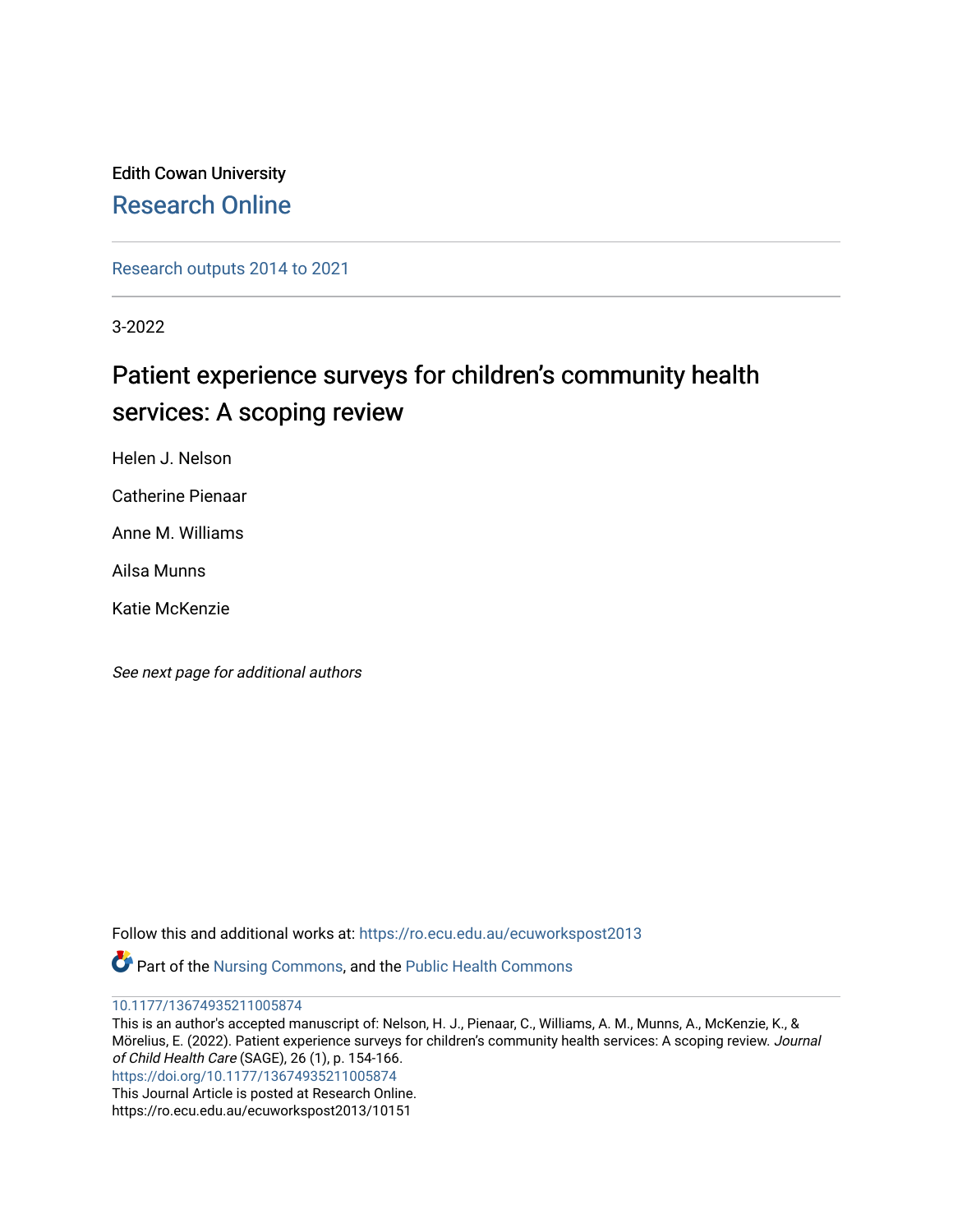# Authors

Helen J. Nelson, Catherine Pienaar, Anne M. Williams, Ailsa Munns, Katie McKenzie, and Evalotte Mörelius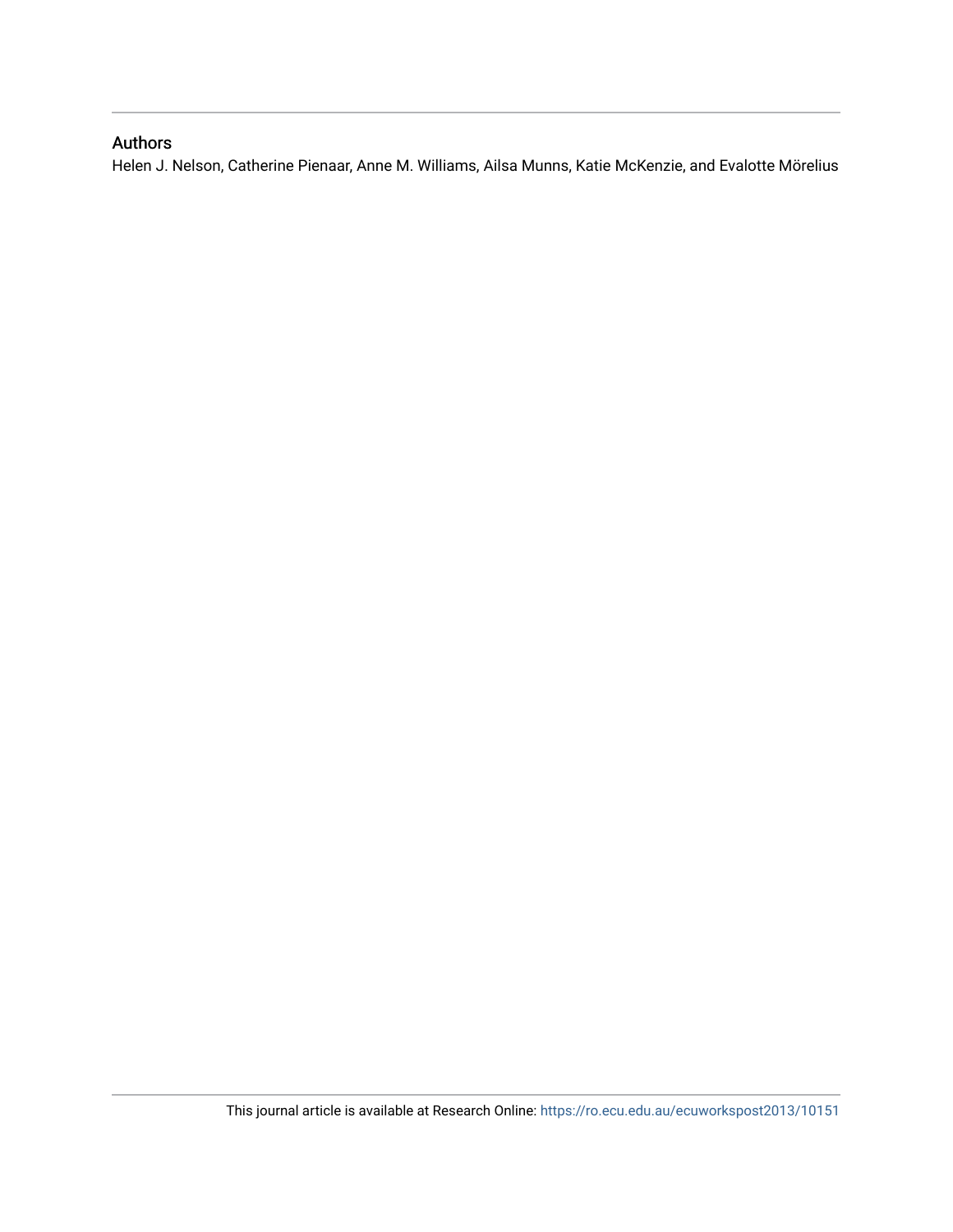# **Patient experience surveys for children's community health services: A scoping review**

# **Authors**

Helen J. Nelson $<sup>1</sup>$ </sup> Catherine Pienaar<sup>1</sup> Anne M. Williams<sup>2,3,4</sup> Ailsa Munns $1,5$ Katie McKenzie<sup>1</sup> Evalotte Mörelius $^{1,6}$ 

- 1. Perth Children's Hospital, Nedlands, Western Australia, Australia
- 2. Discipline of Nursing, College of Science, Health, Engineering and Education, Murdoch University, Murdoch, Western Australia
- 3. Center for Nursing Research, Sir Charles Gairdner Hospital, Nedlands, Western Australia
- 4. Nursing and Midwifery Research and Practice Network, Fiona Stanley and Fremantle Hospitals Group, Western Australia
- 5. School of Nursing, Midwifery and Paramedicine, Curtin University, Western Australia
- 6. School of Nursing and Midwifery, Edith Cowan University, Western Australia

We wish to acknowledge the contribution of Professor Caroline Bulsara (The University of Notre Dame Australia) as an expert reviewer.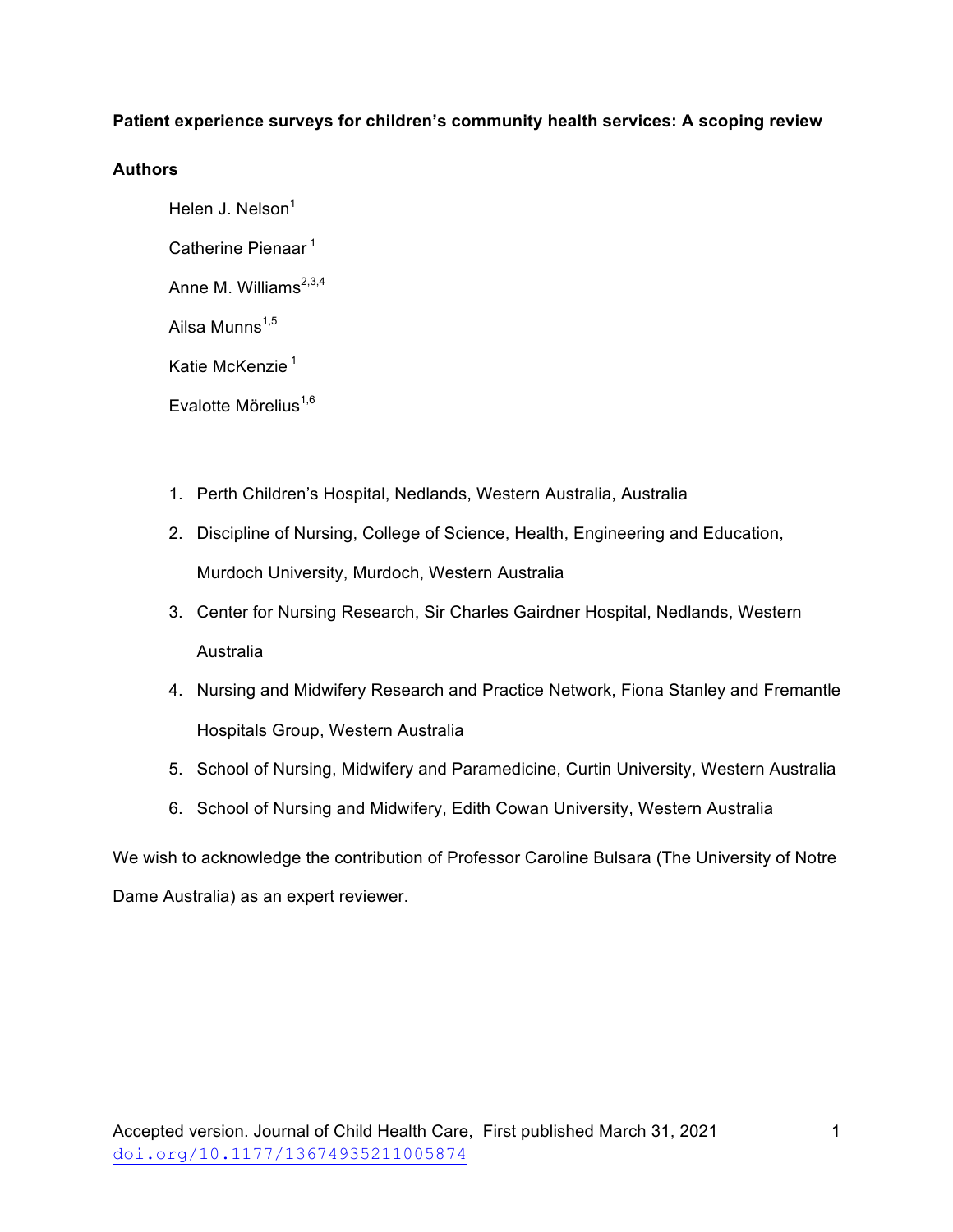# **Abstract**

Patient experience surveys have a user focus and measure the quality of person-centered health care for hospital inpatients and consumers of community health services, providing a governance process to evaluate the quality of care and to action improvement. Experience of care has been described as effective communication, respect and dignity, and emotional support. Measurement criteria for these domains are not standardised leading to inconsistent reporting of patient experience. The objective of this scoping review was to synthesise evidence for measuring experience of care in children's community health services using the Joanna Briggs Institute framework for scoping review method. Three parent-reported surveys met the inclusion criteria, 50 survey items were assessed by expert reviewers for fit to domains of health care experience. Conceptual domains of parent experience in children's community health services included respect and dignity, effective communication, and emotional support. A gap was identified in that few items in identified surveys measured emotional support. This contribution will promote consistent reporting of health care experience, informing policy and practice for person-centered health care.

#### **Keywords**

Parent, Community Health, Measure, Experience, Respect.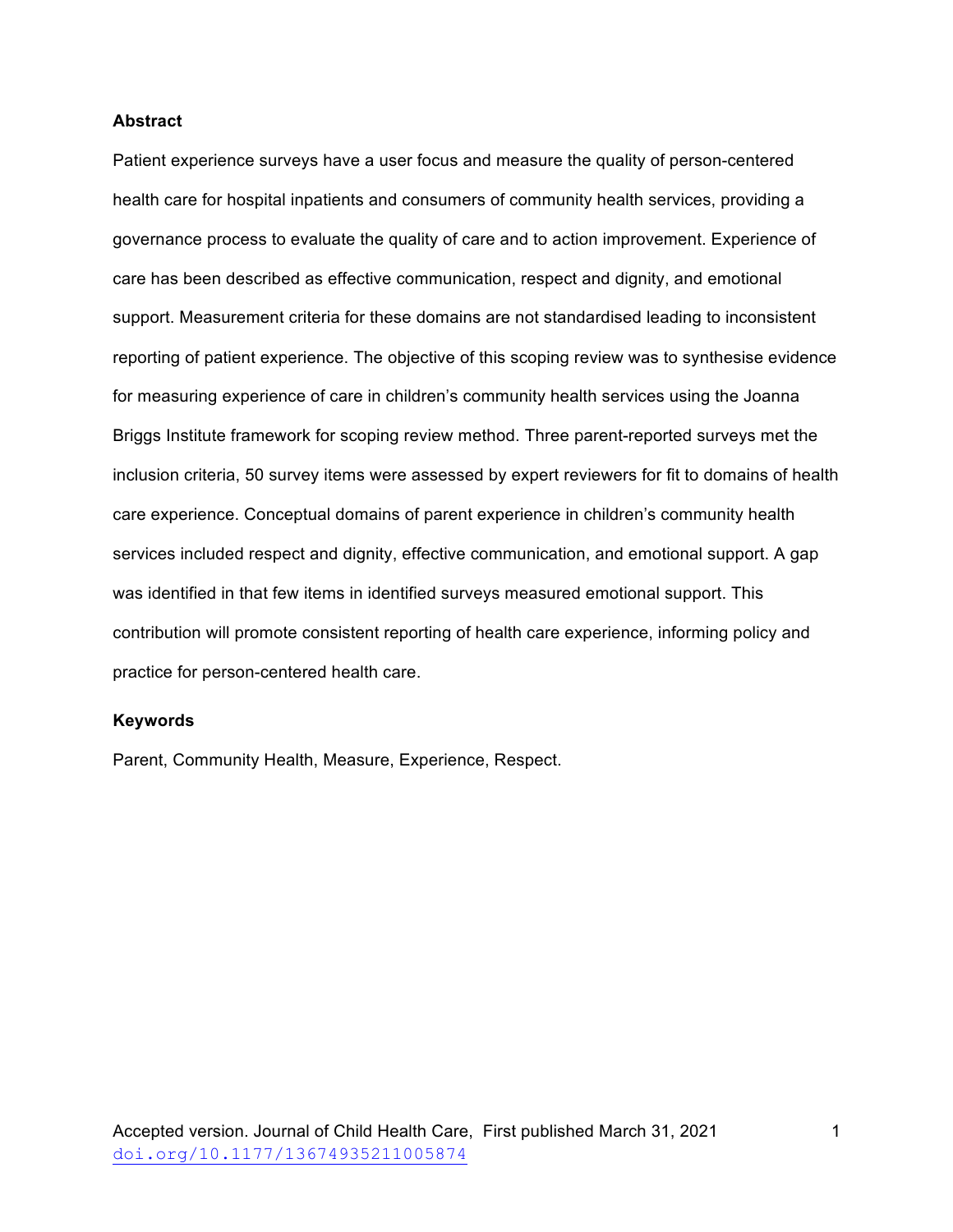### **Background**

Patient and consumer experience surveys are used to measure the quality of person-centered health care, specifically the interactions between health care providers and the people who receive care (Kruk et al., 2018; Larson et al., 2019). In children's health services personcentered care includes parents or carers, who are responsible for the fundamental decisionmaking and ongoing care of children (Australian Ccommission on Safety and Quality in Health Care, 2018: [ACSQHC]). For this reason, parents will ideally be given an opportunity to provide feedback, incorporating parent and child experience of care in community health services (ACSQHC, 2018). Engagement of families with community health services includes universal services that provide care for well infants and children, and services that provide targeted or specialist care (Ridgway et al., 2020; Glassgow et al., 2017). Outcomes of health care experience include health and safety outcomes, satisfaction with care, and continuing engagement with the health service (Larson et al., 2019).

As an outcome measure, experience of care surveys provide transparency and a governance process to identify concerns, action improvement, and benchmark across services (Larson et al., 2019; Harrison et al., 2017). In contrast, patient satisfaction surveys measure a different underlying concept of person-centered care, an evaluation of care interpreted through the consumer's own values and expectations. Interpretation of patient satisfaction requires caution because responses are more subjective than responses for experience of care (Larson et al., 2019). High quality care is primarily measured by user experience (Kruk et al., 2018), with a consistent positive association being demonstrated between experience of care and health and safety outcomes (Doyle et al., 2013).

Accepted version. Journal of Child Health Care, First published March 31, 2021 doi.org/10.1177/13674935211005874 Two World Health Organization (WHO) quality of care frameworks for child and family care conceptualise experience of care as 'respect and dignity,' 'effective communication,' and 'emotional support.' The "framework for maternal and newborn health" (Tunçalp et al., 2015),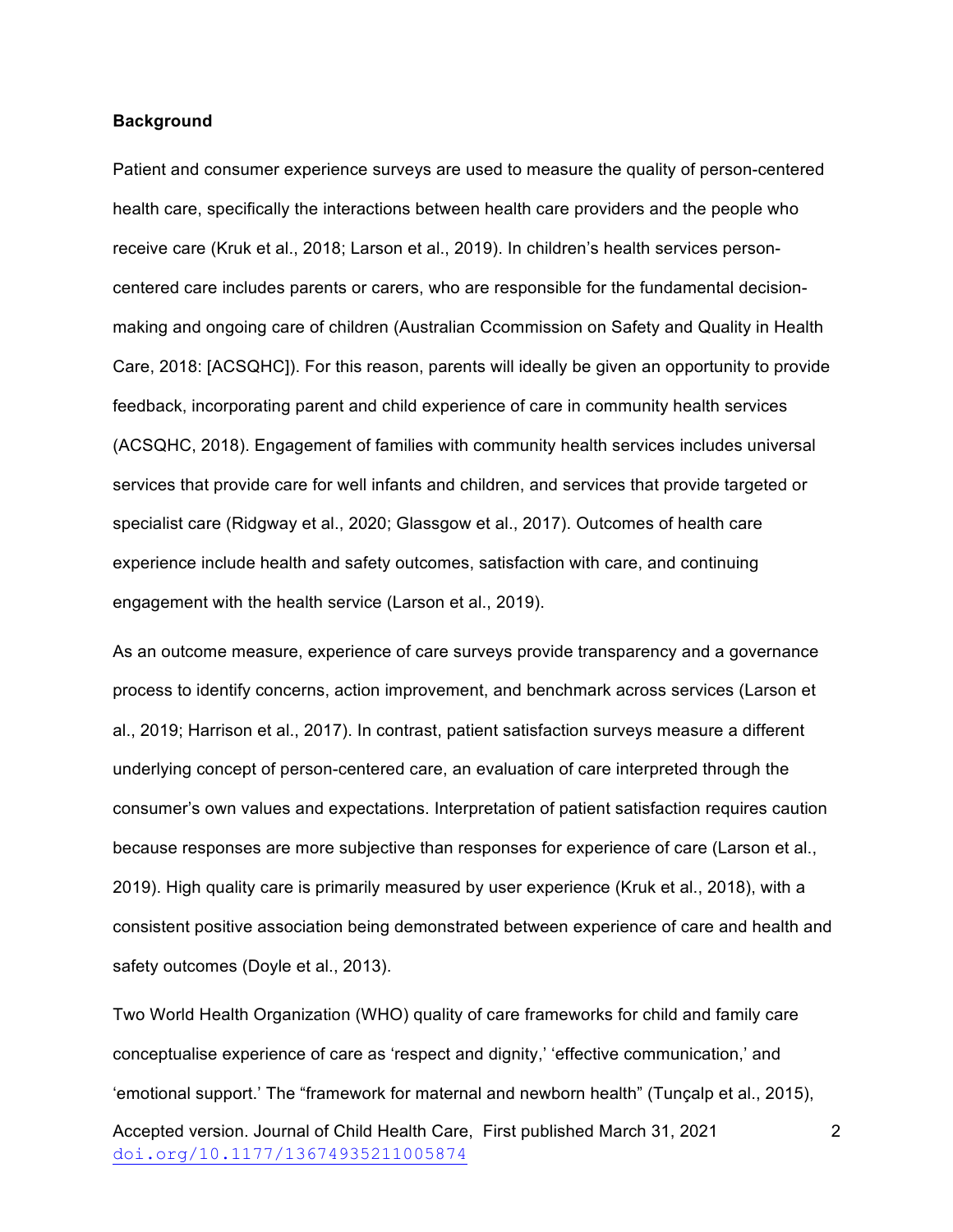and the "framework for improving the quality of paediatric care" (World Health Organization, 2018) each apply to community health services. Consistent with these frameworks, domains of 'respect' and 'communication' are commonly identified in the literature (Gardner et al., 2015; Kruk et al., 2018; Larson et al., 2019; Taylor et al., 2018). This aligns the core principle that person-centered care is respectful, given with effective communication in partnership with parents and children (Larson et al., 2019; Ridgway et al., 2020). A third domain of 'emotional support' is identified in the WHO quality of care frameworks. There is some overlap between these three domains, these are discussed beginning with respect.

Respect is defined as "the common thread" of person centered care, placing family needs and values at the center of care, actively engaging the family in decision making and care (WHO, 2018: 18). Dignity and preferences of children and families are respected, privacy and autonomy given, care is given without discrimination, confidentiality maintained, and children's rights are protected and fulfilled (Kruk et al., 2018; Larson et al., 2019; WHO, 2018). Families are empowered when they partner in care, and when health care providers are attentive (De et al., 2014).

'Effective communication' is defined in the WHO quality of care framework as understanding what is happening and what to expect, knowing health care rights, and meaningful participation (Tunçalp et al., 2015; WHO, 2018). Effective communication empowers families by giving timely updates, giving an opportunity to ask questions, and including them in decision making (Harrison et al., 2017). Parents identified that provision of adequate information was a key to being included in the care of their unwell children (Roden, 2005; Harrison et al., 2017). In one qualitative study with parents of unwell children, a common thread was evident between communication, respect, and emotional support, with a focus on communication. Parents valued communication that was respectful and showed an understanding of the emotional stress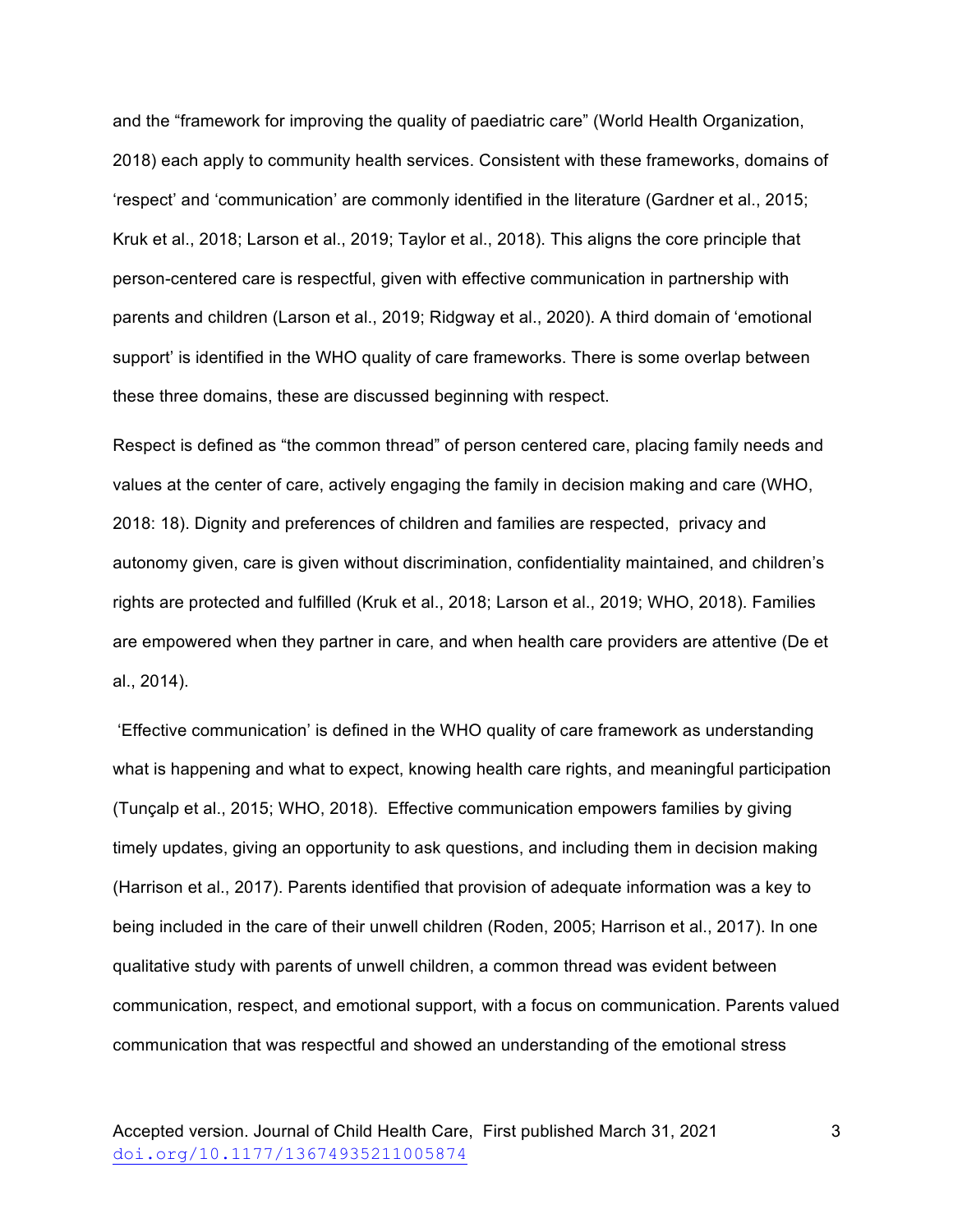associated with having an unwell child (Roden, 2005). In contrast, Kruk et al. (2018) included clear communication within the domain of 'respect.'

'Emotional support' was defined in the WHO framework for improving quality of care for children (2018) as care that is sensitive to the needs of children and their families, and strengthens capacity. For parents of unwell children it was important that health professionals provided adequate emotional support, and were able to empathise with the distress and worry that they faced concerning the care of their child (Harrison et al., 2017). This focus on empathy also overlapped with the domain of communication (Harrison et al., 2017). Emotional support may be most succinctly defined as contributing to a person's "feelings of security, knowing, value as a person, and connection to others" (Williams et al., 2017: 2). Interpersonal interactions used to provide emotional support have been found to increase a person's feelings of personal control and their associated state of emotional comfort (Williams and Irurita, 2006).

Within the WHO quality of care framework, the three domains that represented experience of care formed part of the process of care, but not the whole (Tunçalp et al., 2015). Experience of care measures the interpersonal process of care (Larson et al., 2019). Processes of care that are not classified as interpersonal included human and physical resources, evidence based practices, and information and referral systems (Tunçalp et al., 2015). The overlap between these processes with interpersonal processes was not identified, for example, the provision of an interpreter may relate to effective communication. Similarly, 'access' to the physical location of community health services is an issue that affects continuing engagement with care providers for many families (Gardner et al., 2015).

Accepted version. Journal of Child Health Care, First published March 31, 2021 doi.org/10.1177/13674935211005874 4 Gardner et al. (2015) conducted a scoping review of patient experience surveys for primary and community health care services and found that experience of care data was not routinely collected by community health services. Nine of 95 identified surveys were included for analysis, identified surveys were mostly specific to primary care (general practice or dental care). In an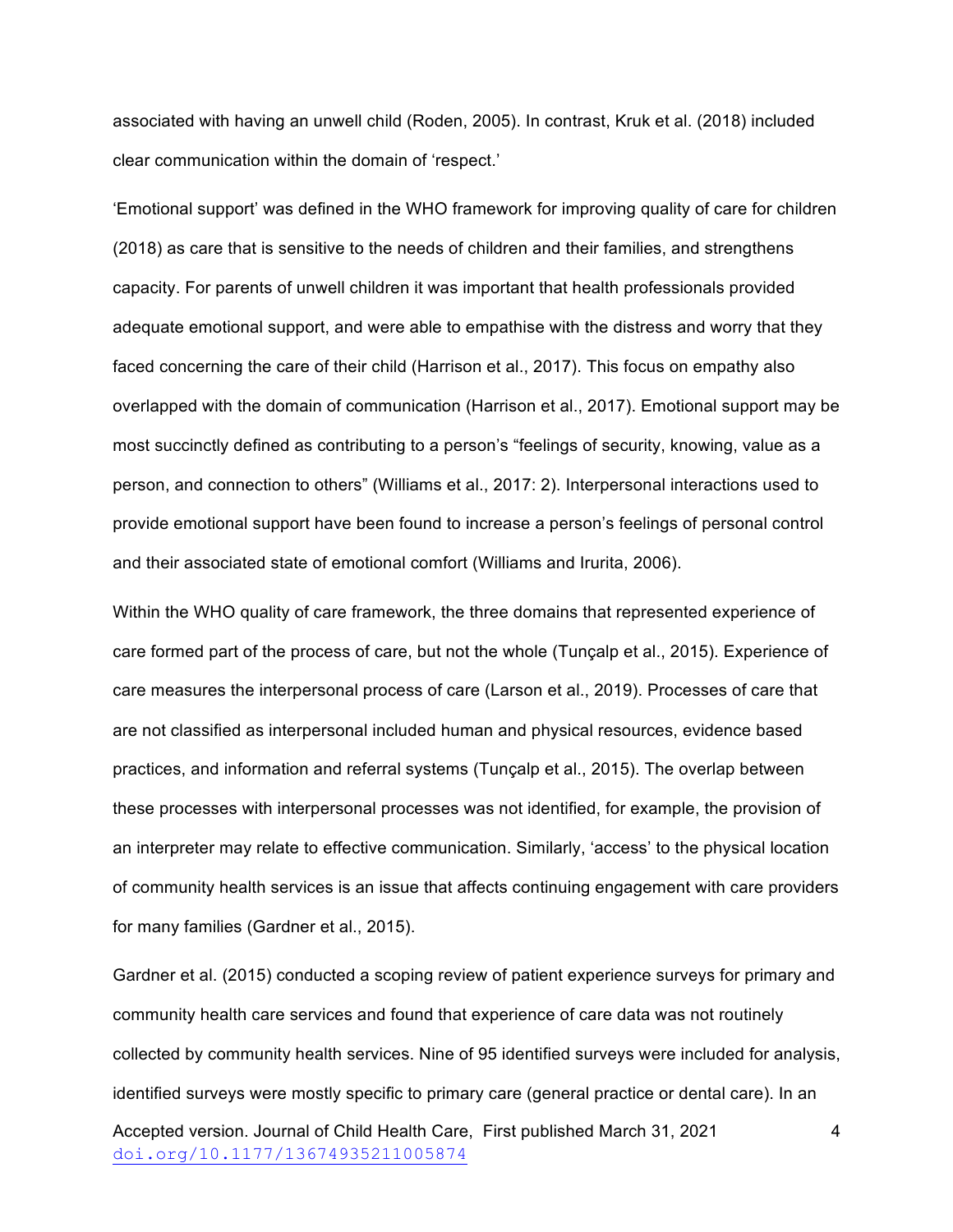international analysis and review of quality of care, Kruk et al. (2018) identified a lack of consistent experience reporting. The authors reported "vast blind spots" in experience of care measures, calling for "fewer, but better, measures" to build consistent reporting at subnational and national levels (Kruk et al., 2018: e1197). In response to these identified gaps, we conducted a preliminary scoping search for systematic or scoping reviews to identify surveys used to measure experience of care in children's community health services (Nelson et al., 2020). No scoping or systematic review was identified to meet the objective to synthesise the evidence for measuring experience of care in children's community health services.

# **Aim**

To identify surveys available for measuring experience of health care in children's community health services.

#### **Method**

The *a priori* protocol followed the Joanna Briggs Institute (JBI) framework for scoping review method (Peters et al., 2017). The JBI scoping review framework is congruent with the Preferred Reporting Items for Systematic Reviews and Meta-Analysis extension for Scoping Reviews (PRISMA-ScR) checklist (Tricco et al., 2018). The nine-step framework identified by Peters et al. (2017) was followed and the scoping review was preregistered (Nelson et al., 2020). An expert panel and stakeholders were consulted throughout the research (Peters et al., 2017).

**Step 1. Review question.** The research question and objectives were defined, guided by the inclusion criteria, 'population,' 'concept' and 'context' (Peters et al., 2017; Tricco et al., 2018). Population included children or parents who attended community health services. The concept was experience of health care in the context of children's community health services. The term 'patient experience' was used in the title, research question and objectives consistent with Gardner et al. (2015) and Harrison et al. (2017).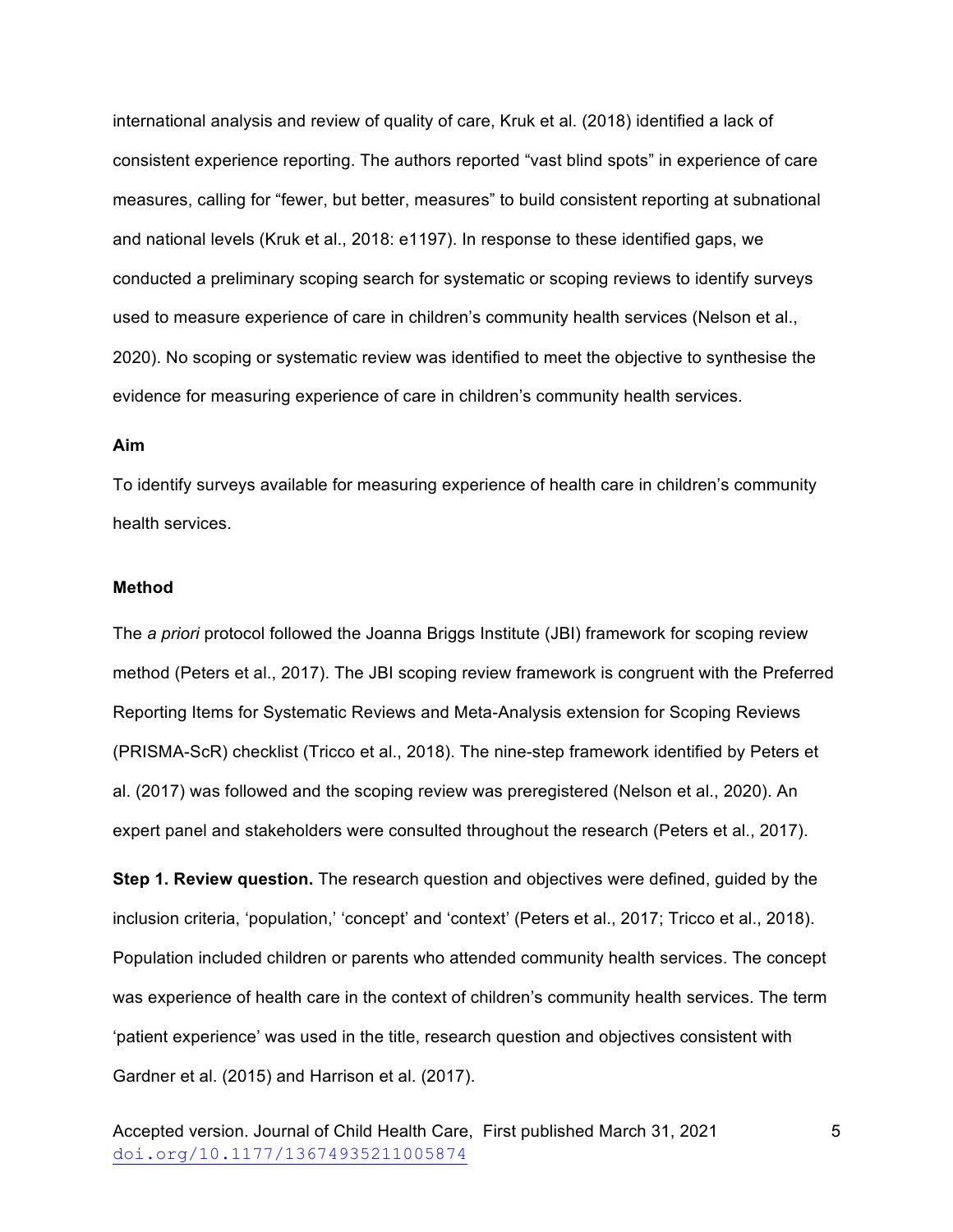**Step 2. Inclusion criteria.** Articles were included for review if they aligned with the following criteria: Surveys specific to the population of parents and children who access children's community health care services. Concept is parent and child experience of health service delivery; in the context of health care provided by nurses, paediatricians, and allied health providers including integrated care. Exclusion criteria of surveys in the context of mental health, general practice, dental service provision. Evidence sources included meta-analysis, systematic reviews, primary research studies, and grey literature studies sourced through health care networks in Australia.

**Step 3. Data search, selection, extraction, and presentation of the evidence.** The search process occurred in three phases. 1) A search in Medline and the Cumulative Index to Nursing and Allied Health Literature (CINAHL) using the terms 'child OR parent' AND 'community health' AND 'questionnaire OR survey OR measure OR reliable' AND 'experience OR respect.' The search fields included title, abstract and search terms, these were identified through keyword searches (National Library of Medicine, 2019). Search terms were consistent with groups identified by Gardner et al. (2015), population, setting, type of tool, and outcome. Following analysis of text in the title, abstract, keywords, or Medical Subject Heading (MeSH) terms of identified articles, search terms were revised. A second search using the revised search terms included Medline, CINAHL, Cochrane databases, PsychInfo, and Scopus. An additional search in CINAHL used MeSH terms 'child OR pediatrics AND community health services OR child health services AND health care surveys AND patient satisfaction OR respect.' Limits to the first and second search were: Jan 2010 to June 2020, English language, and human. A third search was conducted to source primary surveys, including grey literature, specifically health service documents identified through manual search and government sources. The authors of each identified primary survey were contacted for further information or for permission to cite the question set. Permission was given to cite the question set for two surveys (Rossiter et al.,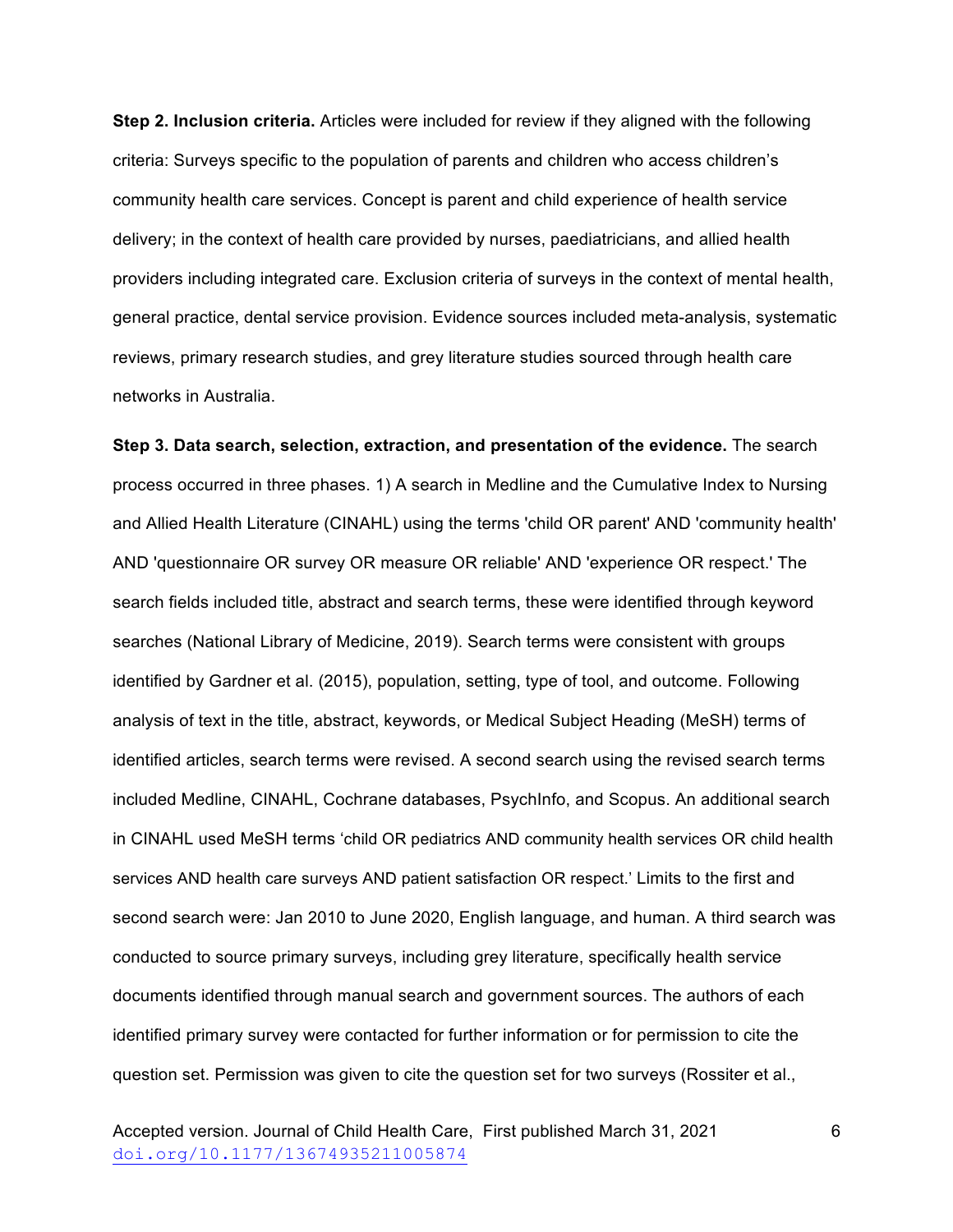2019; Dunst et al., 2006), and to cite one question from each subscale for the third survey (King et al., 2004).

**Steps 4 to 6. Summary of search strategy, evidence selection, and extraction.** The search strategy is presented in summary form along with a PRISMA flow chart. Search results were managed using EndNotex9 reference management software. Text words in the title and abstract were reviewed independently by two reviewers (HN and CP), a third reviewer was included when consensus was not met (AM). To identify studies that met the criteria for evidence the full text was screened by two reviewers (HN and CP) against the inclusion criteria, the narrative of inclusion and exclusion criteria were documented. Data from full text articles that met the prespecified inclusion criteria were extracted in table form (Nelson et al., 2020).

**Steps 7 to 9. Analysis of the evidence, presentation of results and summary.** Scoping reviews aim to identify available knowledge and do not routinely assess reviewed studies for bias or methodological quality, outcomes may however, be implicit within the concept (Peters et al., 2017). To meet the research objectives a quantitative deductive content analysis was used to assess the fit of each identified survey question (or item) into domains of experience of care (Elo and Kyngäs, 2008). An *a priori* framework of 'respect and dignity,' 'communication,' and 'emotional support' was used (Larson et al., 2019). Additional domains were considered using inductive analysis. This analysis was undertaken by two people with expertise in survey design and validation (AW and CB) and one person with expertise in health service leadership (KM). Three expert reviewers were included to give triangulation of data analysis (Carter et al., 2014). Each expert reviewed survey questions independently, convergence of the data enhanced trustworthiness of the research findings (Carter et al., 2014). Data was managed using NVivo 11 qualitative data analysis software. Results are discussed in relation to the implication of the scoping review for policy and practice pertaining to measurement of experience of care in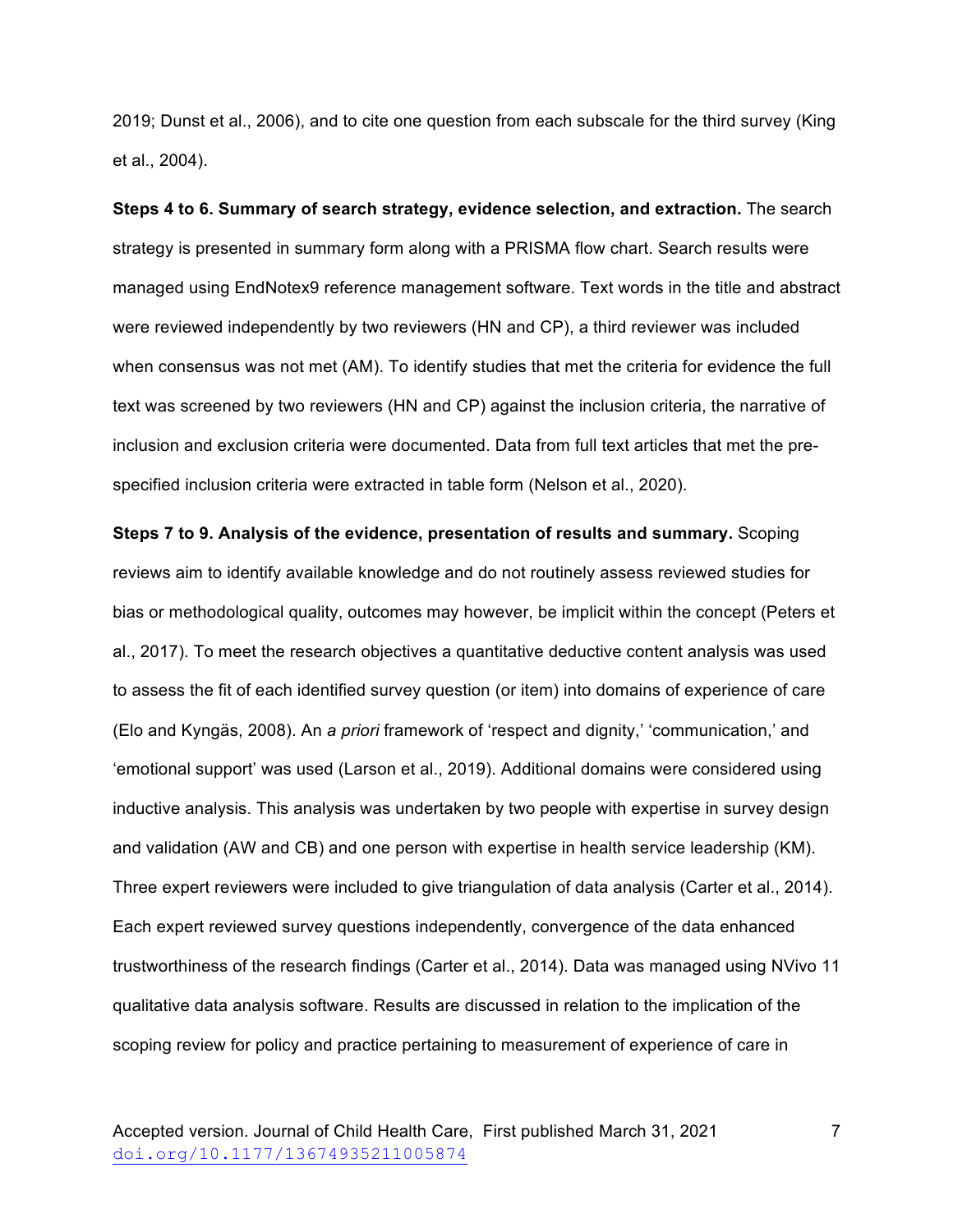children's community health services. An overall conclusion and implications for research findings is presented.

### **Results**

After duplicates were removed, 248 articles were identified through electronic data search. Screening of titles and abstracts resulted in identification of seven articles that met the criteria for full review, a further nine articles were identified through manual search. Three of these articles were the primary source of a survey specific to child or parent experience of care provided in children's community health services and were included for review of the survey (see Figure 1). Of the remaining 13 articles, eight referred to the primary source directly or indirectly but were not the primary source. Primary sources were identified and six were excluded based on the following criteria: three were specific to General Practice (Medical Home Initiatives for Children With Special Needs Project Advisory Committee, 2002; Stewart et al., 2007; Agency for Healthcare Research and Quality, 2020), one was a duplicate and one was a clinical tool (Elwyn et al., 2013).

INSERT FIGURE 1. ABOUT HERE

Figure 1. Prisma flow chart of literature search

INSERT TABLE 1. ABOUT HERE

Accepted version. Journal of Child Health Care, First published March 31, 2021 doi.org/10.1177/13674935211005874 8 Three surveys were identified that met the inclusion criteria (see Table 1). First the Child Health: Researching Universal Services (CHoRUS) online survey was developed in Australia, questions were informed by thematic analysis of focus group discussions with consumers, and refined after pilot testing (Rossiter et al., 2019). There has been no psychometric validation (email communication, Rossiter,  $10<sup>th</sup>$  June 2020). The qualitative analysis explored consumer experiences of universal child and family health services for families with children aged from birth to five years across Australia. Service providers were nurses and general practitioners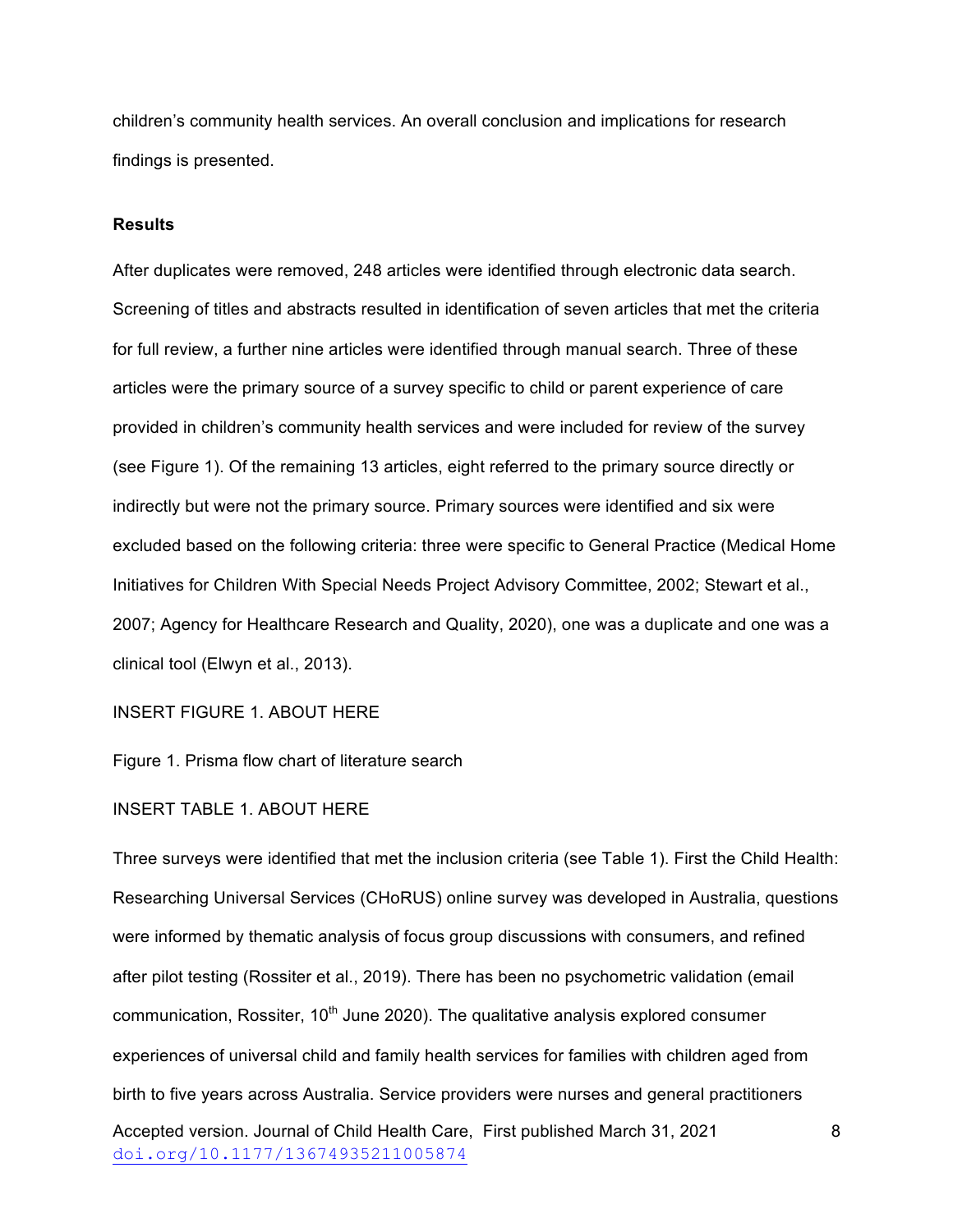(Hesson et al., 2017). Thematic analysis identified four themes; 'accessible services,' 'timely information,' 'non-judgemental interactions,' and 'ongoing and trusting relationships with health care providers.' These themes are reflected in the 13 survey items listed by Rossiter et al. (2019).

Second, the Family-centered Practices Scale (FPS), developed in the United States of America (USA), is part of a set of instruments to evaluate preschool program quality and impact in family resource centers and homes (Dunst et al., 2006). The preschool programs were for children with and without developmental disability or delay. The combined question set measures family support, parent self-efficacy and confidence, and child behaviour and function. An overview of the psychometric validation of the set of instruments is reported in a technical manual (Dunst et al., 2006). There are three variations of the FPS, with 8, 12 and 17 items, answered on a fivepoint scale 1 (*never*) to 5 (*all of the time*). Validation of the FPS began with principal components analysis. Two domains of family-centered practice were identified; 'relational practice,' and 'participatory practice.' The model fit was not given. Factor loadings were provided for the 8 item, 12 item, and 17 item versions of the survey. All factor loadings were above .6 for the 8 and 12 item versions. On the 17 item version the factor loading of "sensitive to my families cultural/ethnic background" was .328 (relational indicator), and "Involves me in decision making" was .474 (participatory indicator) (Dunst et al., 2006: 108). The corrected Cronbach's alpha for each scale, if the item was removed, was consistently above .879 on the 12 and 17 item version, and above .671 for the 8 item version (Dunst et al., 2006: 107).

Third, the Measure of Processes of Care (MPOC-20) was developed in Canada to measure parent perception of family-centered care in services for children with chronic physical and health conditions (King et al., 2004). Family-centered care was defined as recognising the expertise of parents in understanding the needs of their child, supporting parents in making decisions, and promoting partnership between parents and care providers (King et al., 2004).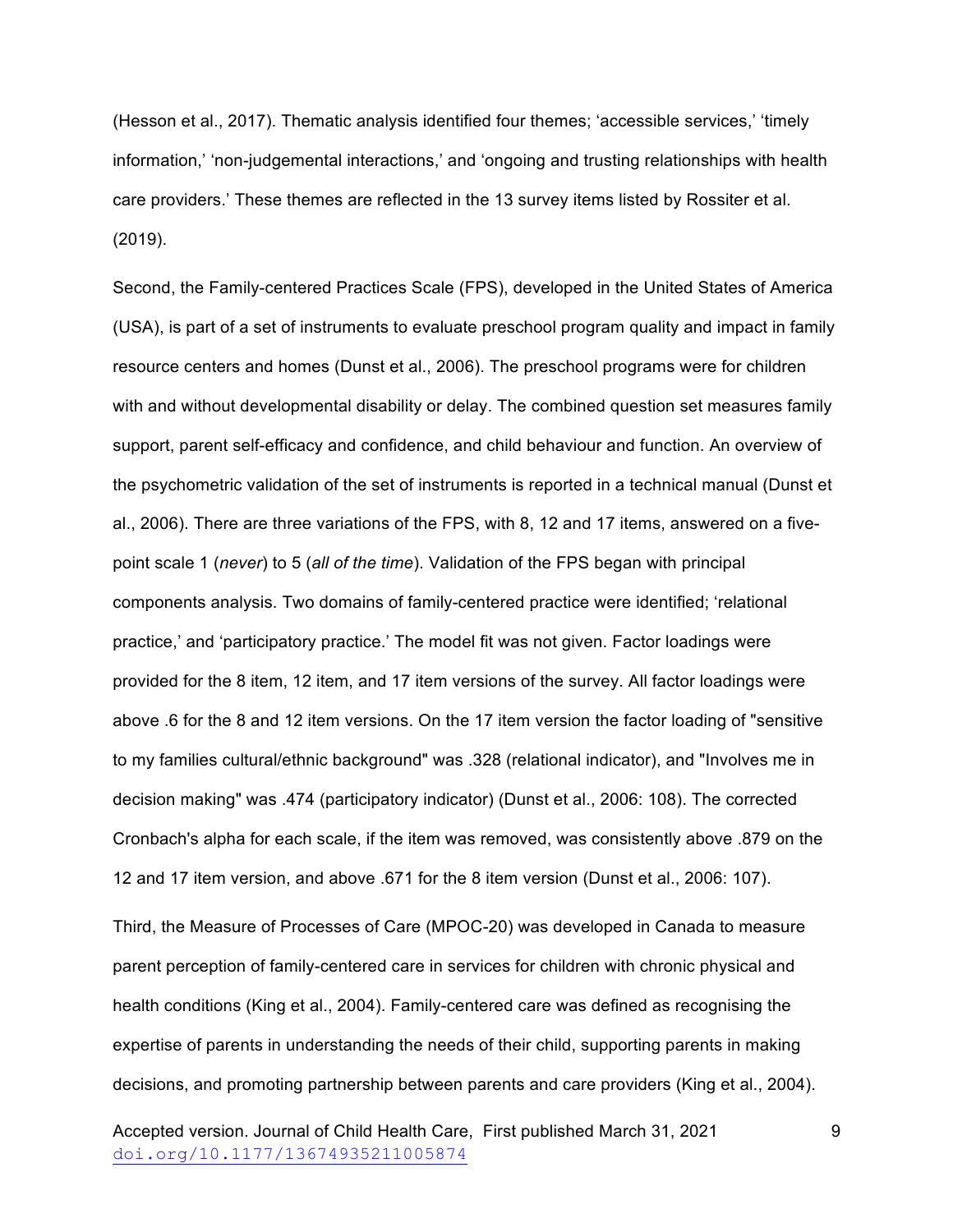The original 56-item question set was generated through review of the literature and focus group discussion with parents of children with physical disability (King et al., 2004). The MPOC-20 was adapted from this set using an iterative process of principal components analysis, model fit was not reported. The five subscales were; 'enabling and partnership,' 'providing general information,' 'providing specific information,' 'coordinated and comprehensive care,' and 'respectful and supportive care.' In a second phase of the study, the MPOC-20 was answered by a new sample of parents of children of all ages, newborn to early adult. The stem question was "to what extent do people who work with your child," each question was answered on a seven-point scale 1 (*not at all*) to 7 (*to a very great extent*) (King et al., 2004: 38). Internal consistently and construct validity were demonstrated, Cronbach's alpha of the five subscales ranged from .83 to .90. The MPOC-20 is licensed with a license able to be purchased from CanChild (https://www.canchild.ca/en/shop) (email communication, B. Featherston,  $8<sup>th</sup>$  June 2020).

A total of 50 items were identified in the three surveys. Each item was analysed for fit to domains of experience of care by three expert reviewers. Reviewers had the option to classify items outside of the *a priori* framework. This option was not used; each item was classified into one of the domains 'respect and dignity,' 'effective communication,' or 'emotional support.' Due to licensing restrictions, results are presented for a subset of the identified survey items in Table 2. Items of the CHoRUS Survey were distinctly allocated to a single domain of care by the three expert reviewers, with one exception. The item "Listened to me" was allocated by two reviewers to 'respect and dignity' and by one reviewer to 'effective communication.' One reviewer suggested the item could also fit in the domain of 'emotional support.' This is similar to allocation for the FPS item "Listens to my concerns or requests," allocated by two reviewers to 'respect and dignity' and by one reviewer to 'emotional support.' The FPS has two domains, 'relational indicators,' and 'participatory indicators.' Items of the 'relational indicator' scale were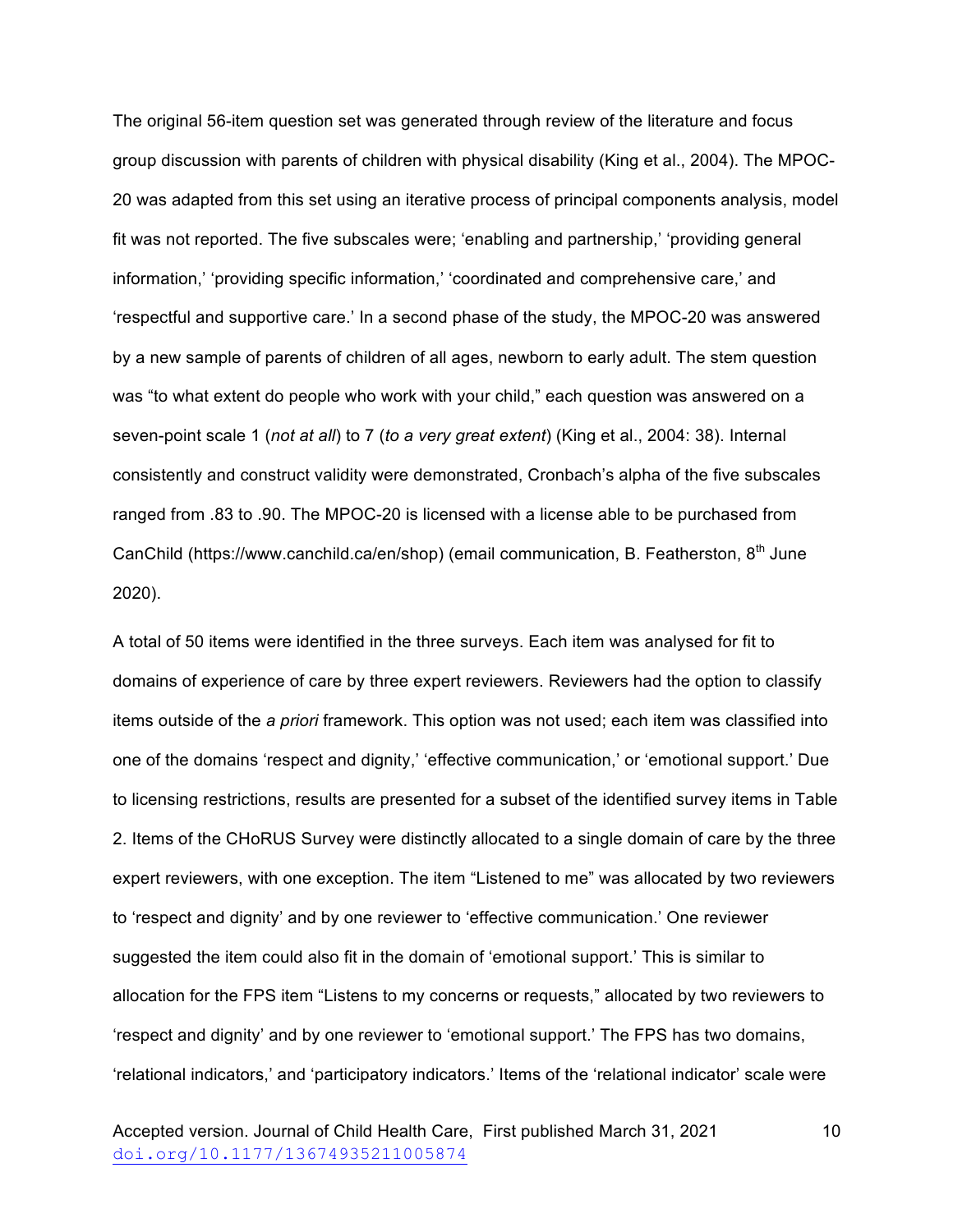predominately classified into the domain 'respect and dignity;' there was some overlap with 'emotional support.' Four items from the 'participatory items' scale were consistently categorised by the three expert reviewers; two items into the domain 'effective information,' two items into the domain 'respect and dignity' (e.g. "Involves me in decision making"). Fifteen of the MPOC-20 items were allocated by at least one expert reviewer to the domain of "effective communication.' This included one item from the 'respectful and supportive care' scale.

#### INSERT TABLE 2 ABOUT HERE

Expert review of the items specific to community based health services for children demonstrated a conceptual framework consistent with the WHO quality of care framework, with three domains of experience of care. Five items only were allocated by all three expert reviewers to the domain 'emotional support,' four of these items were from the CHoRUS survey, and one from the FPS.

#### **Discussion**

Three surveys were identified to measure experience of health care in children's community health services. The CHoRUS online survey measures parent experience of child and family health services in Australia (Rossiter et al., 2019). The Family-centered Practices Scale was developed in the USA to measure family centered experience of preschool program quality for children with and without developmental disability or delay (Dunst et al., 2006). The MPOC-20 was developed in Canada to measure the experience of parents of children with disability (King et al., 2004). The implications for policy and practice pertaining to measurement of experience of care in children's community health services are discussed.

Accepted version. Journal of Child Health Care, First published March 31, 2021 doi.org/10.1177/13674935211005874 11 Patient outcome measures have a user focus, and are ideally designed with consumers to measure what matters most to service users (Kruk et al., 2018; Gardner et al., 2015; Harrison et al., 2017). The CHoRUS online survey and the MPOC-20 were based on focus group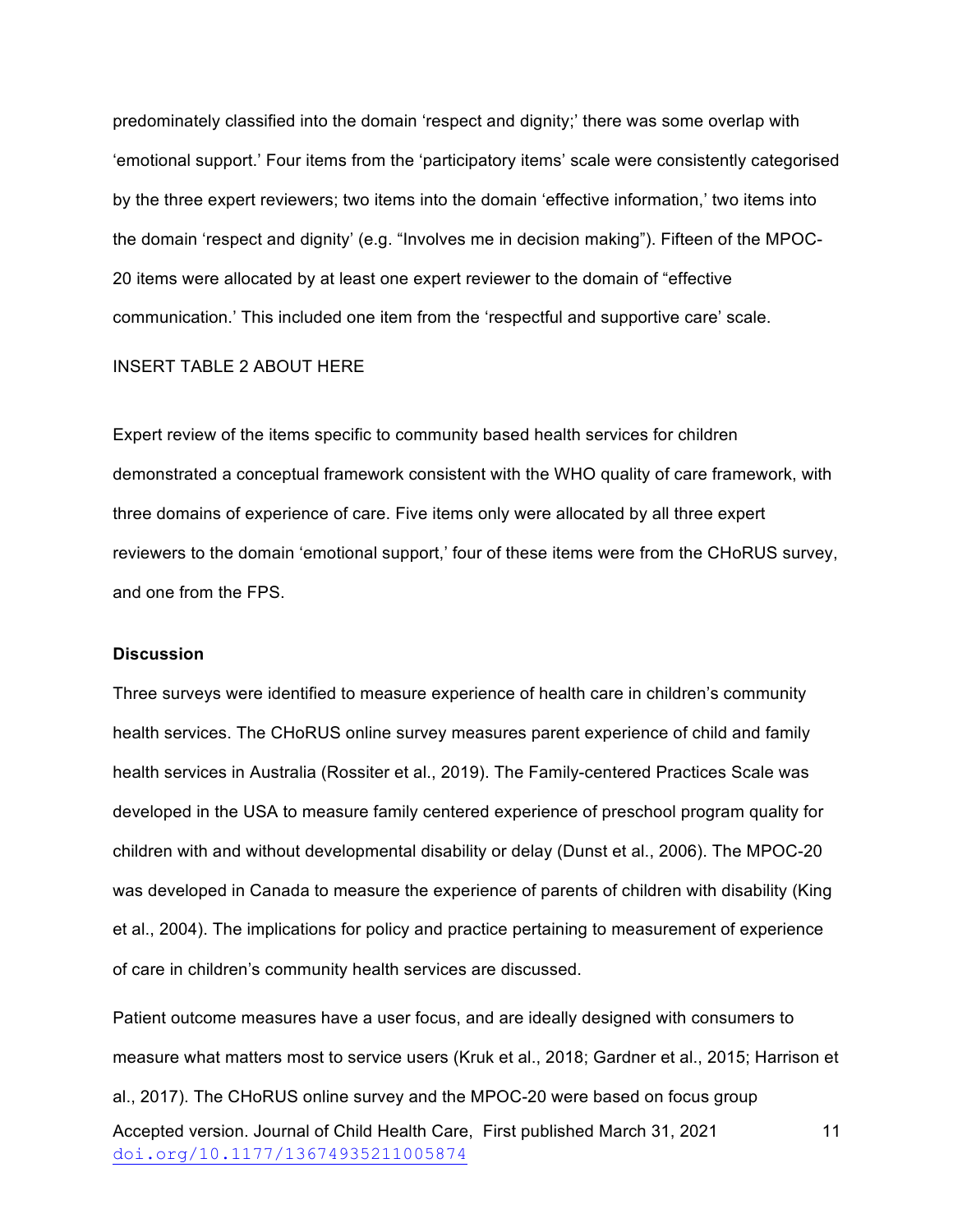discussions with consumers, recognising parents as the experts of their experience. Respect is demonstrated by involving people and communities in their own care and in the design of measures to evaluate care (ACSQHC, 2018). It is important that health care providers generate knowledge on the experiences of care that are valued by children and families through reliable measurement, as this provides transparency to reporting (WHO, 2018). The outcomes inform policy and practice, and transparent reporting demonstrates where interventions have translated to improvement (WHO, 2018). The transparency afforded by accurate measurement will promote respectful care, effective communication, and health care in which the best emotional and physical outcomes are achieved for children and their families. The benefit of improved health outcomes will extend from individual family's and health services to national and international systems of policy and practice. For this benefit to be fully realised, a distinction must be made between user satisfaction and user experience surveys. User experience surveys must be reliable and accurate, reflecting the actual quality of interpersonal care.

The WHO quality of care frameworks identified three overarching domains of experience of care (Tunçalp et al., 2015; WHO, 2018). These domains of 'respect and dignity,' 'effective communication,' and 'emotional support' are not consistently included in measures of patient experience. Consistent methods of measurement are required to identify issues relevant to experience of care at a service level or across broader systems related to care delivery, including national policy (Harrison et al., 2017). Each of the three surveys identified in this scoping review measured a different aspect of children's community health service delivery. Although the population and setting of each survey was different, the domains of health care experience identified by expert reviewers were consistent with those named in the WHO quality of care framework (Tunçalp et al., 2015). However, five items only were allocated by all three expert reviewers to the domain 'emotional support.' This identified a knowledge gap in measuring parent and child experience of emotional support in children's community health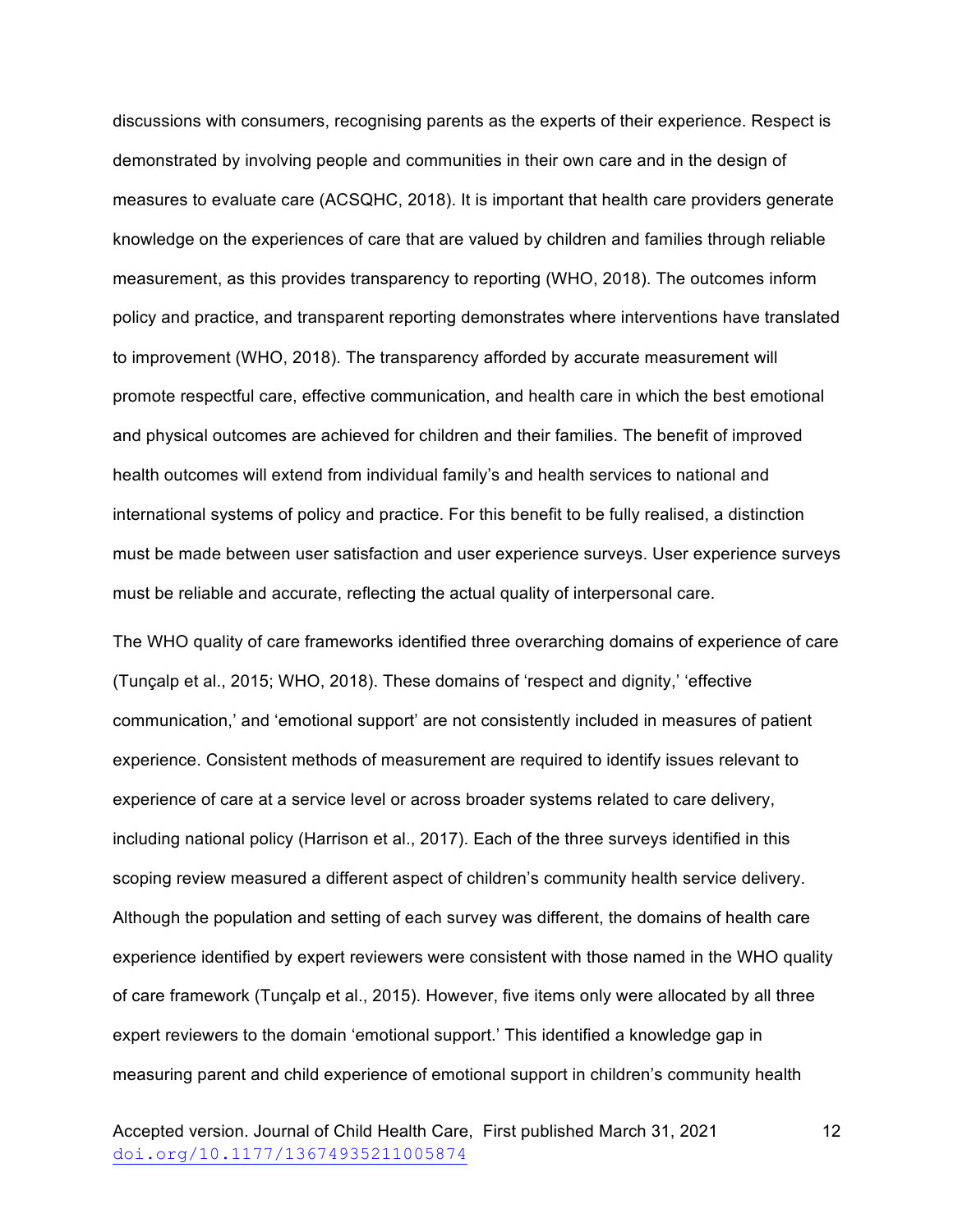services. More research attention is recommended to fill this gap. Taken together, our findings suggest that the three overarching domains of experience of care may be relevant across children's health services and potentially to adult experience of health care. This framework will contribute to consistent measurement and reporting of experience of care (Kruk et al., 2018).

Limitations of this scoping review are that consensus was not reached by the expert reviewers who identified individual survey items into domains of care. This is consistent with the overlap in care domains identified in the background review. It is also consistent with increase of emotional comfort experienced by adult patients who perceived that staff were competent in their work, and who felt informed and received adequate information (Williams and Irurita, 2004). Further research is recommended to confirm the transferability of the conceptual model to child and family health care in inpatient and community settings.

# **Implications for practice**

Parent and child experience of interpersonal care in community health services underlie their continuing engagement and ongoing health outcomes. Practitioners will support this by giving care that is respectful, partnering with the family in effective communication, and providing emotional support in a way that builds family capacity and sense of worth. This study will promote consistent reporting of health care experience, informing policy and practice for personcentered health care.

# **Conclusion**

Three surveys were identified that measure experience of care in children's community health services. Each survey measured a different aspect of care. These were parent experience of universal child and family health services, family centered experience of preschool program quality for children with and without developmental disability or delay, and the experience of parents of children with disability. Using a deductive approach, expert reviewers allocated each survey item within three *a priori* domains of care, 'respect and dignity,' 'effective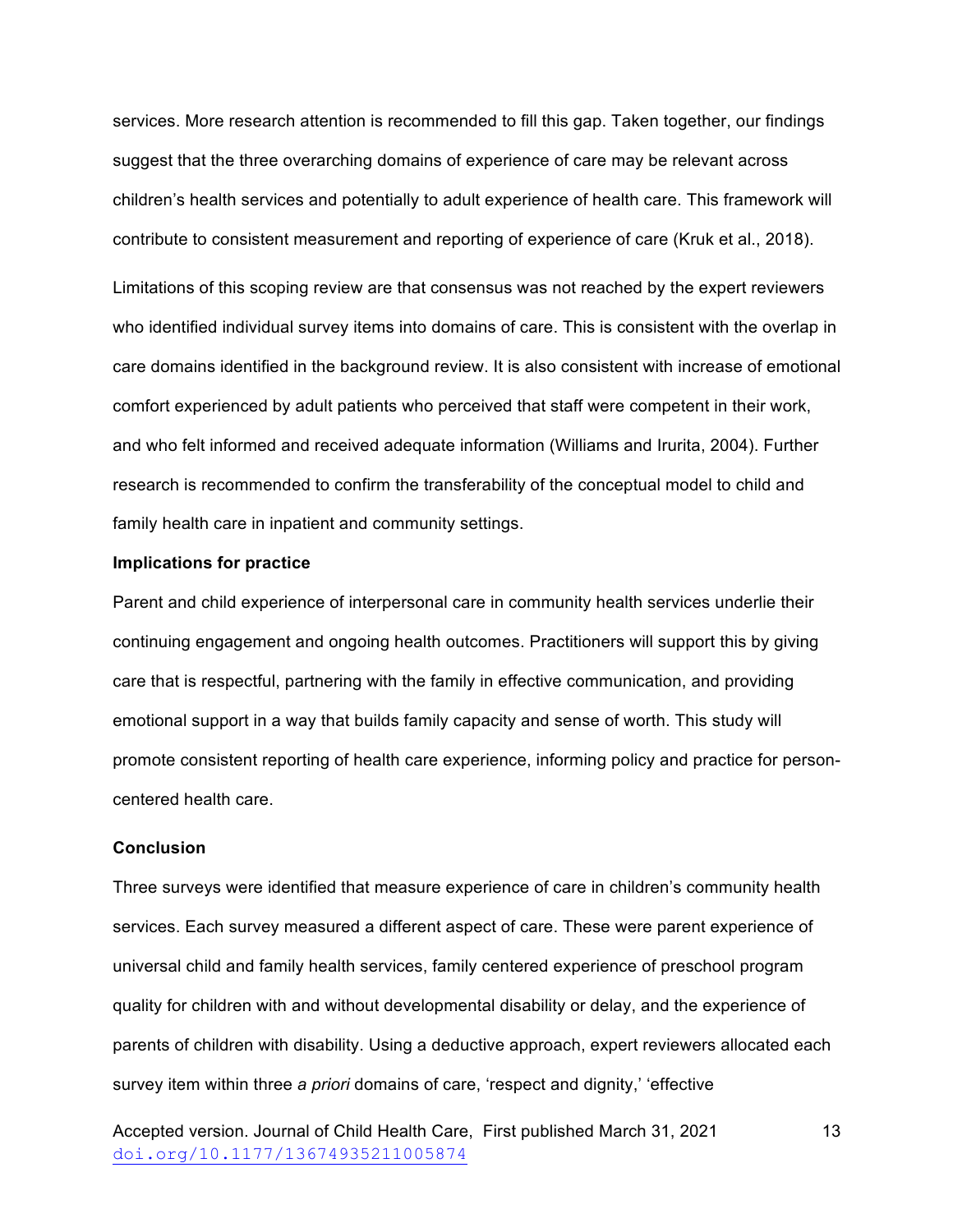communication,' and 'emotional support.' A gap was identified in that some items were not consistently allocated to the same domain, suggesting that each domain of user experience is not clearly demarcated. Moreover, few items measured experience of emotional support. More research is recommended to clarify the concepts in order to improve consistent measurement. Accurate and consistent measurement of health care experience is necessary to ensure that the best care is continually given to children and their families, to increase safety, and to increase parent engagement with health services.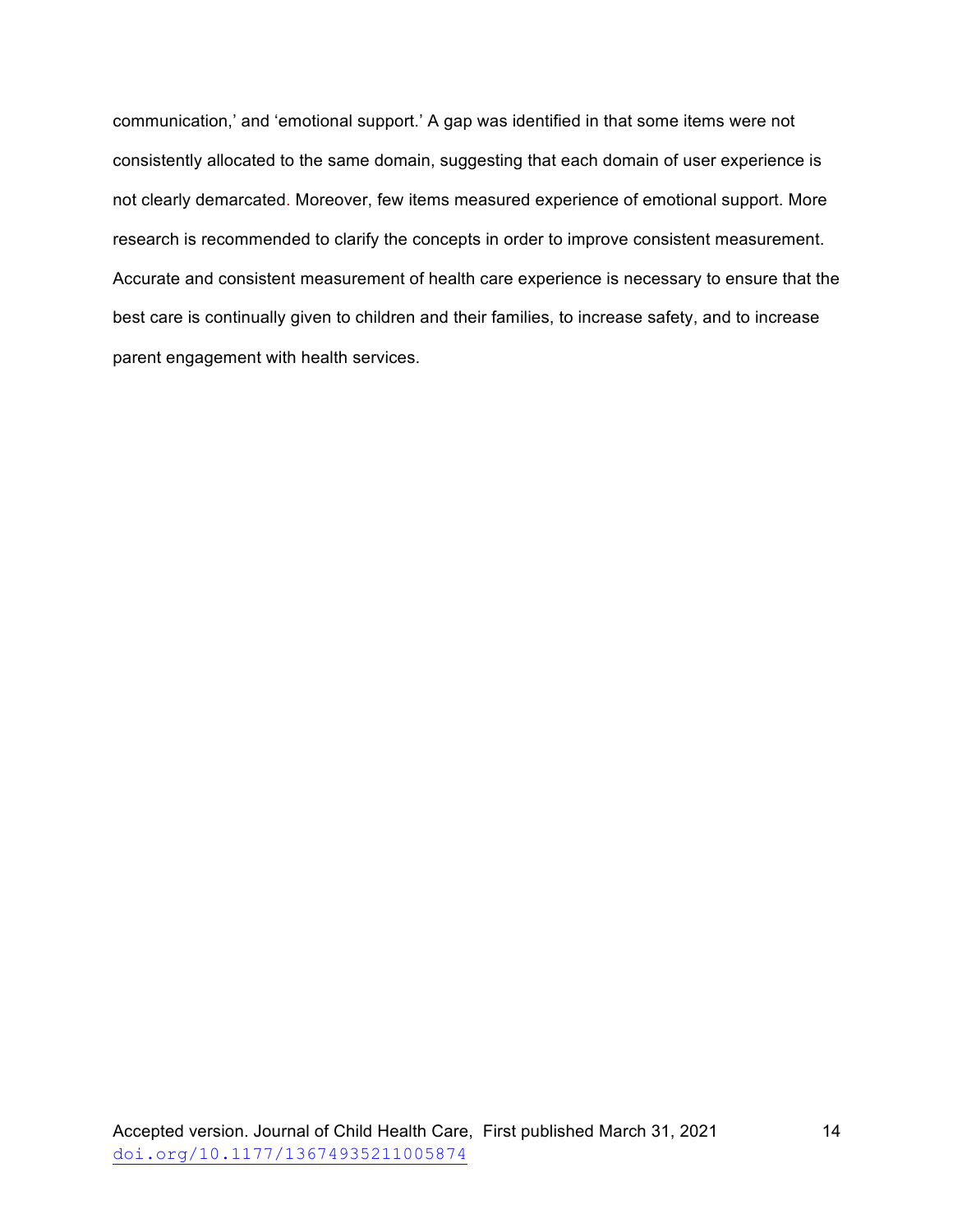# **References**

- Agency for Healthcare Research and Quality (2020) *CAHPS Clinician & Group Survey*. Available at: https://www.ahrq.gov/cahps/surveys-guidance/cg/index.html.
- Australian Ccommission on Safety and Quality in Health Care (2018) National Safety and Quality Health Service Standards: User guide for acute and community health service organisations that provide care for children. Sydney: Australian Commission for Safety and Quality in Health Care.
- Carter N, Bryant-Lukosius D, DiCenso A, et al. (2014) The use of triangulation in qualitative research. *Oncol Nurs Forum* 41(5): 545-547.
- De S, Tong A, Isaacs D, et al. (2014) Parental perspectives on evaluation and management of fever in young infants: an interview study. *Archives of Disease in Childhood* 99(8): 717.
- Doyle C, Lennox L and Bell D (2013) A systematic review of evidence on the links between patient experience and clinical safety and effectiveness. 3(1): e001570.
- Dunst CJ, Trivette CM and Hamby DW (2006) *Technical manual for measuring and evlauating family support program quality and benefits.* Asheville, North Carolina: Winterberry Press.
- Elo S and Kyngäs H (2008) The qualitative content analysis process. *J Adv Nurs* 62(1): 107- 115.
- Elwyn G, Lloyd A, Joseph-Williams N, et al. (2013) Option Grids: Shared decision making made easier. *Patient Education and Counseling* 90(2): 207-212.
- Gardner K, Parkinson A, Banfield M, et al. (2015) Usability of patient experience surveys in Australian primary health care: a scoping review. *Australian Journal of Primary Health* 22(2): 93-99.
- Glassgow AE, Martin MA, Caskey R, et al. (2017) An innovative health-care delivery model for children with medical complexity. *Journal of Child Health Care* 21(3): 263-272.
- Harrison R, Walton M, Manias E, et al. (2017) Patients' experiences in Australian hospitals: a systematic review of evidence. *Australian Health Review* 41(4): 419-435.
- Hesson A, Fowler C, Rossiter C, et al. (2017) 'Lost and confused': parent representative groups' perspectives on child and family health services in Australia. *Australian Journal of Primary Health* 23(6): 560-566.
- King S, King G and Rosenbaum P (2004) Evaluating Health Service Delivery to Children With Chronic Conditions and Their Families: Development of a Refined Measure of Processes of Care (MPOC−20). *Children's Health Care* 33(1): 35-57.
- Kruk ME, Gage AD, Arsenault C, et al. (2018) High-quality health systems in the Sustainable Development Goals era: time for a revolution. *The Lancet Global Health* 6(11): e1196 e1252.
- Larson E, Sharma J, Bohen MA, et al. (2019) When the patient is the expert: measuring patient experience and satisfaction with care. *Bulletin of the World Health Organization*. DOI: http://dx.doi.org/10.2471/BLT.18.225201. 563-569.
- Medical Home Initiatives for Children With Special Needs Project Advisory Committee (2002) The Medical Home. *Pediatrics* 110(1): 184-186.
- National Library of Medicine (2019) *Medical Subject Headings*. Available at: https://www.nlm.nih.gov/mesh/meshhome.html (accessed 15th May 2020).
- Nelson HJ, Mӧrelius E, McKenzie K, et al. (2020) Patient experience surveys for children's community health services: A scoping review. *OSF Preregistration osf.io/bj5wf* 30 July 2020 ed.
- Peters MDJ, Godfrey C, McInerney P, et al. (2017) Chapter 11: Scoping reviews. In: Aromataris E and Munn Z (eds) *Joanna Briggs Institute Reviewer's Manual*. JBI.

Accepted version. Journal of Child Health Care, First published March 31, 2021 doi.org/10.1177/13674935211005874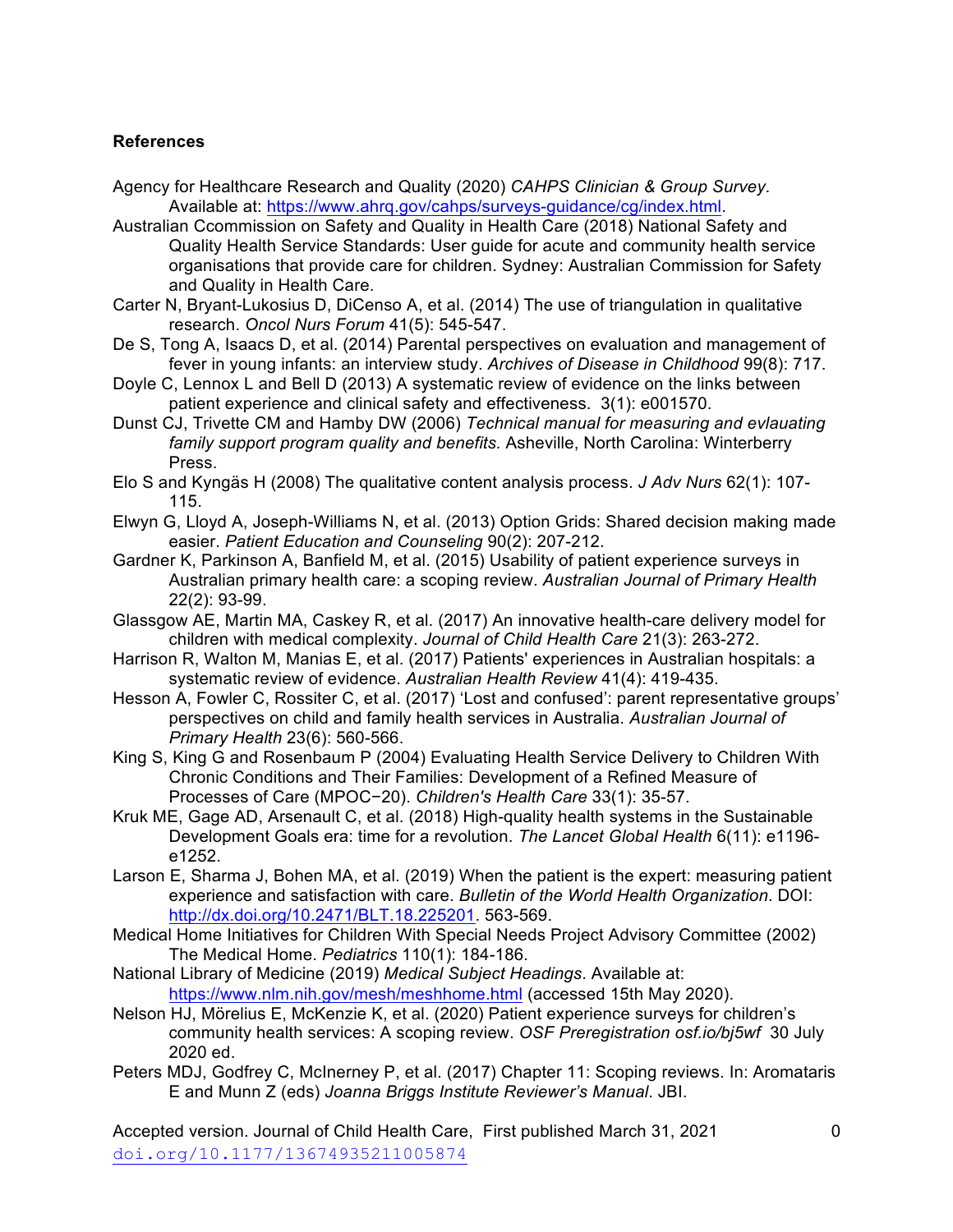- Ridgway L, Hackworth N, Nicholson J, et al. (2020) Working with families: A systematic scoping review of family-centred care in universal, commmunity-based maternal, child, and family health services. *Journal of Child Health Care* 0(0): 22.
- Roden J (2005) The involvement of parents and nurses in the care of acutely-ill children in a non-specialist paediatric setting. *Journal of Child Health Care* 9(3): 222-240.
- Rossiter C, Fowler C, Hesson A, et al. (2019) Australian parents' experiences with universal child and family health services. *Collegian* 26(3): 321-328.
- Stewart AL, Nápoles-Springer AM, Gregorich SE, et al. (2007) Interpersonal processes of care survey: patient-reported measures for diverse groups. *Health services research* 42(3 Pt 1): 1235-1256.
- Taylor A, Grant J and Grande ED (2018) Australian Hospital Patient Experience Question Set field testing and statistical analysis: Technical report. Adelaide, SA, Faculty of Health Sciences, University of Adelaide.
- Tricco AC, Lillie E, Zarin W, et al. (2018) PRISMA Extension for Scoping Reviews (PRISMA-ScR): Checklist and Explanation. *Ann Intern Med* 169(7): 467-473.
- Tunçalp Ӧ, Were WM, MacLennan C, et al. (2015) Quality of care for pregnant women and newborns-the WHO vision. *Bjog* 122(8): 1045-1049.
- Williams AM and Irurita VF (2004) Therapeutic and non-therapeutic interpersonal interactions: the patient's perspective. *J Clin Nurs* 13(7): 806-815.
- Williams AM and Irurita VF (2006) Emotional comfort: the patient's perspective of a therapeutic context. *Int J Nurs Stud* 43(4): 405-415.
- Williams AM, Lester L, Bulsara C, et al. (2017) Patient Evaluation of Emotional Comfort Experienced (PEECE): developing and testing a measurement instrument. *BMJ open* 7(1): 1.
- World Health Organization for Economic Cooperation and Development, and the World Bank, (2018) *Delivering quality health services: A global imperative for universal health coverage.* Geneva.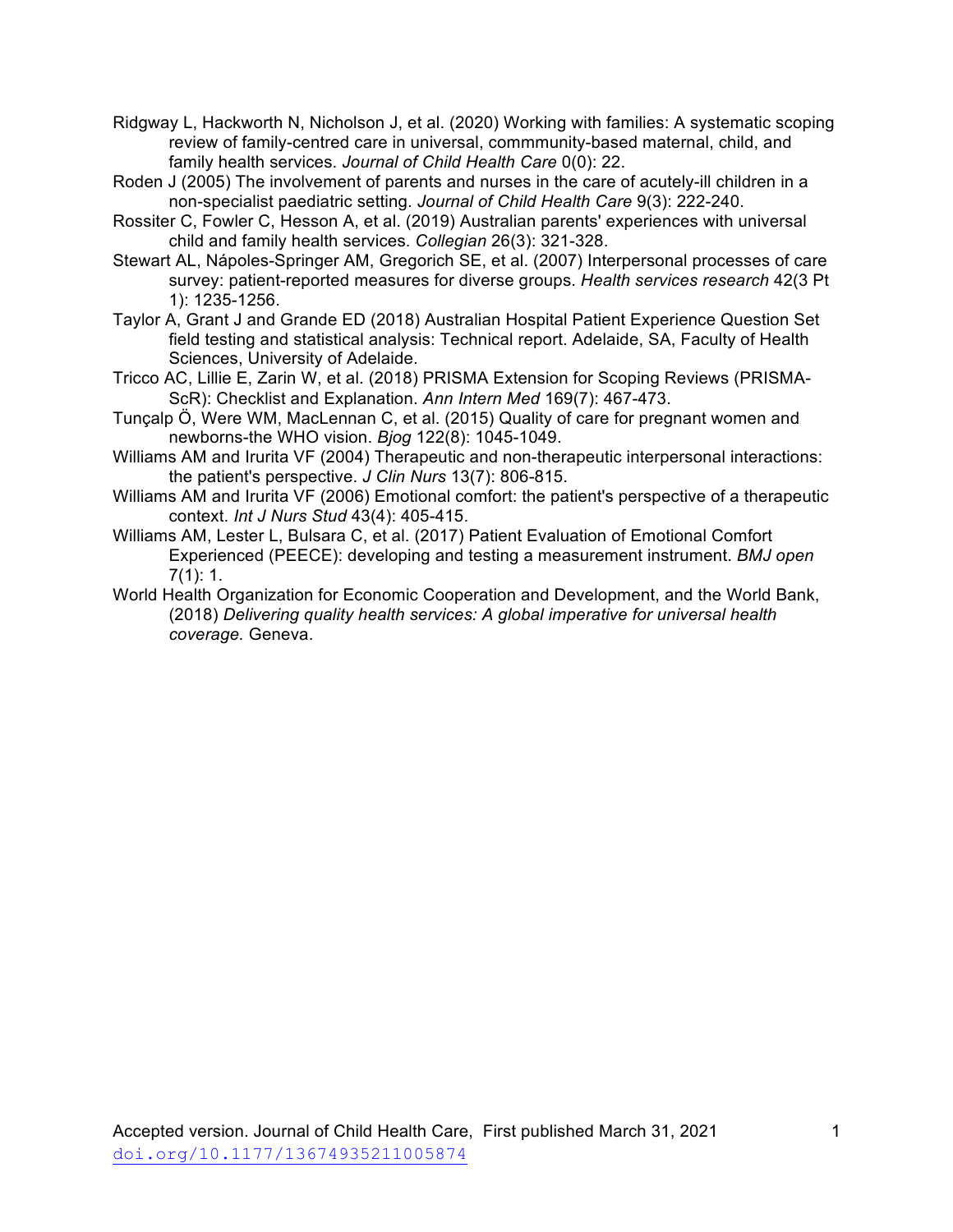

Figure 1. Prisma flow chart of literature search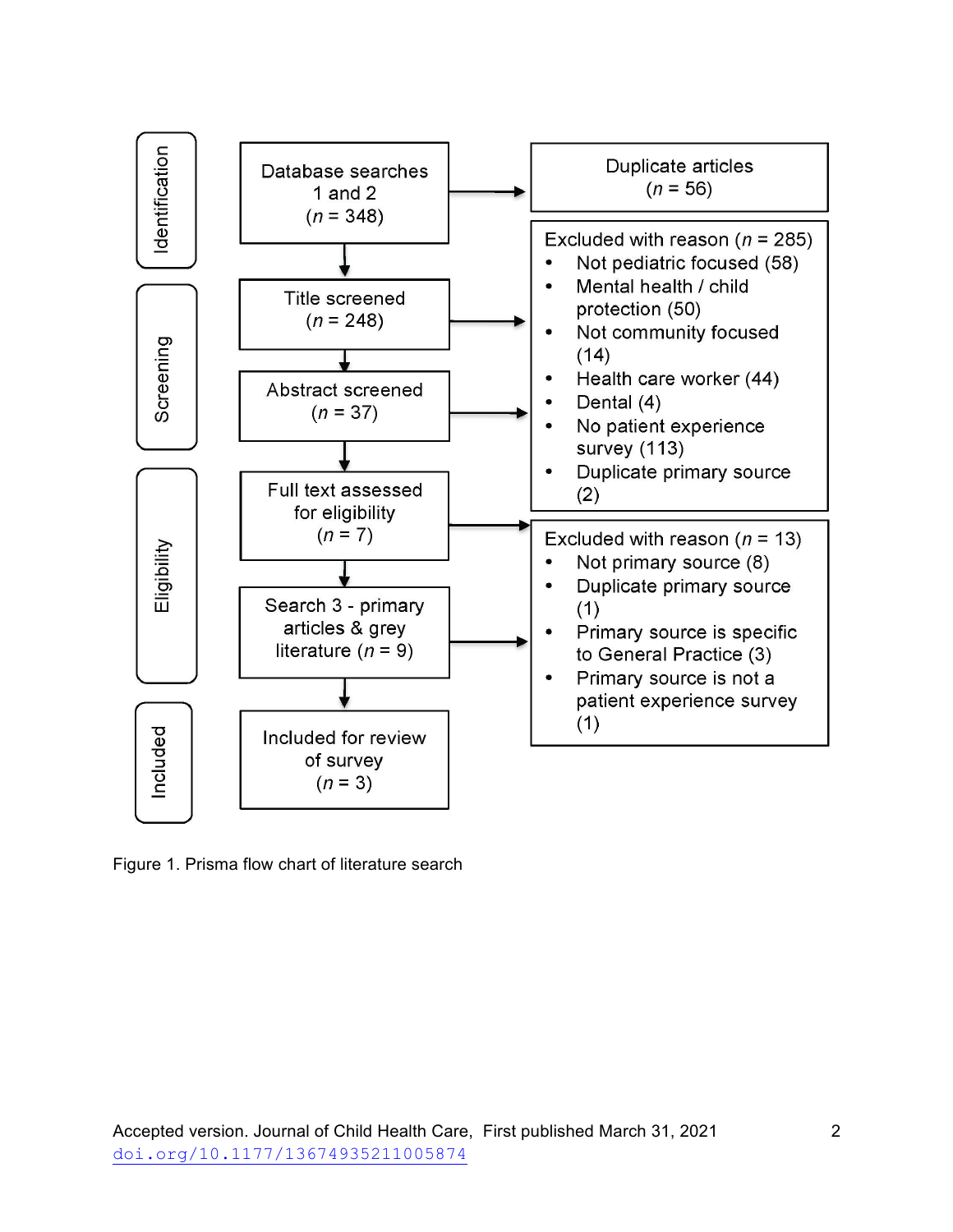| <b>Article title</b>                             | Australian parents'<br>experiences with universal<br>child and family health<br>services                                                                                                                                                                                         | Technical manual for<br>measuring and evlauating<br>family support program quality<br>and benefits.                                                                         | Evaluating health service<br>delivery to children with<br>chronic conditions and their<br>families: Development of a<br>refined Measure of<br>Processes of Care<br>(MPOC-20)                                                                                                                                                                                                       |  |  |
|--------------------------------------------------|----------------------------------------------------------------------------------------------------------------------------------------------------------------------------------------------------------------------------------------------------------------------------------|-----------------------------------------------------------------------------------------------------------------------------------------------------------------------------|------------------------------------------------------------------------------------------------------------------------------------------------------------------------------------------------------------------------------------------------------------------------------------------------------------------------------------------------------------------------------------|--|--|
| Authors                                          | Rossiter C, Fowler C, Hesson<br>A, Kruske S, Homer C, Kemp<br>L and Schmied V                                                                                                                                                                                                    | Dunst CJ, Trivette CM and<br>Hamby DW                                                                                                                                       | King S, King G and<br>Rosenbaum P                                                                                                                                                                                                                                                                                                                                                  |  |  |
| Year of publication                              | 2019                                                                                                                                                                                                                                                                             | 2006                                                                                                                                                                        | 2004                                                                                                                                                                                                                                                                                                                                                                               |  |  |
| Country and<br>community health<br>context       | Australia, a range of service<br>providers including community<br>child health nurses.                                                                                                                                                                                           | USA, one of a set of surveys<br>used to evaluate an early<br>childhood and family support<br>program from 1990 to 2004.                                                     | Canada, parent experience of<br>family-centered care in<br>services for children with<br>disability and chronic<br>conditions.                                                                                                                                                                                                                                                     |  |  |
| Number of<br>participants and<br>age of children | 719 parents of children aged<br>0-5 years                                                                                                                                                                                                                                        | 1100 parents of infants,<br>toddlers and preschool<br>children enrolled in the family<br>support program. Eighty<br>percent of children were aged<br>between 1 and 5 years. | Phase 1. Retrospective, 1011<br>parents of children of all ages<br>who participated in prior<br>studies related MPOC-56.<br>Phase 2. New sample of 494<br>parents of children from<br>rehabilitation and community<br>care access centers. Children<br>aged between newborn to<br>early adult.                                                                                     |  |  |
| Research<br>objectives                           | "To examine the experiences<br>of families with young children<br>across Australia in accessing<br>and receiving health care for<br>well children, parenting<br>support and advice from a<br>range of providers" (Rossiter<br>et al., 2019: 321)                                 | Using family-centered<br>practices to provide support<br>and resources that strengthen<br>family capacity and assist<br>families to achieve their<br>desired outcomes.      | To shorten the MPOC from<br>56 items to 20 items.                                                                                                                                                                                                                                                                                                                                  |  |  |
| Research questions                               | "How do families around<br>Australia experience the<br>primary-level services they use<br>for child and family health<br>(CFH) and parenting support?<br>Do they feel that CFH services<br>are accessible, reliable and<br>meeting their needs?"<br>(Rossiter et al., 2019: 322) | The technical manual presents<br>an overview of measures used<br>in 18 studies, the reference for<br>the primary study was not<br>sourced.                                  | Research questions were not<br>stated - properties of the 20-<br>item MPOC were examined<br>using retrospective data<br>collected on the MPOC-56<br>version. Phase 1.<br>Assessment of reliability and<br>validity of MPOC-20. Phase<br>2. Adaptation of the response<br>scale and assessment of<br>reliability and validity of<br>revised version using an<br>independent sample. |  |  |
| Inclusion /<br>exclusion criteria                |                                                                                                                                                                                                                                                                                  |                                                                                                                                                                             |                                                                                                                                                                                                                                                                                                                                                                                    |  |  |
| Population                                       | Parents of children aged under<br>5 years who access Child and<br>Family Health services in<br>Australia.                                                                                                                                                                        | Parents of infants and<br>preschool aged children with<br>or without disability.                                                                                            | Parents of children with<br>disability or chronic health<br>conditions.                                                                                                                                                                                                                                                                                                            |  |  |
| Concept                                          | Parent experience of health                                                                                                                                                                                                                                                      | Parent experience of family                                                                                                                                                 | Parent experience or<br>satisfaction with family                                                                                                                                                                                                                                                                                                                                   |  |  |
|                                                  |                                                                                                                                                                                                                                                                                  | Accepted version. Journal of Child Health Care, First published March 31, 2021                                                                                              | $\mathbf 0$                                                                                                                                                                                                                                                                                                                                                                        |  |  |

**Table 1.** Data extraction instrument.

doi.org/10.1177/13674935211005874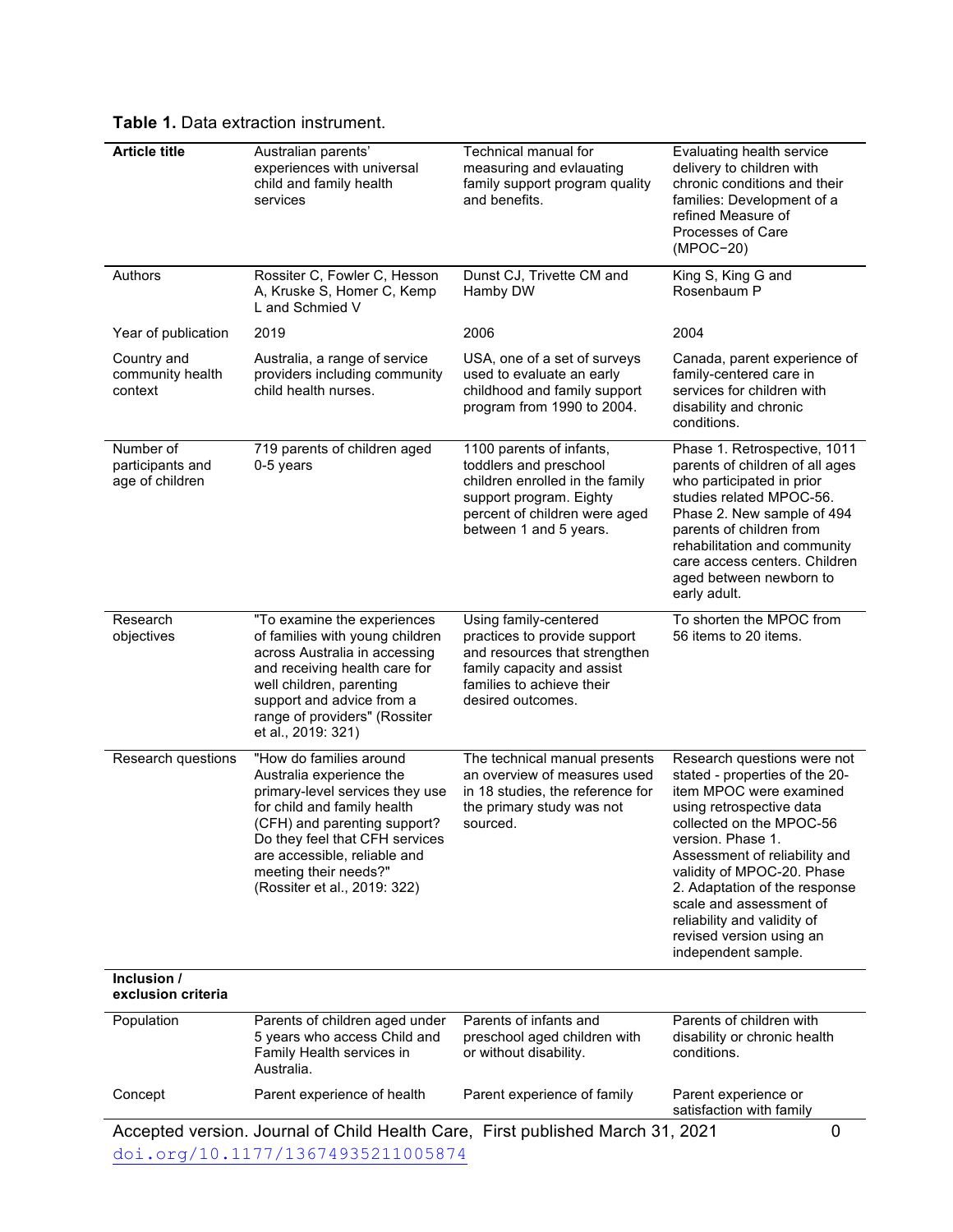|                              | service delivery.                                                                                                                                                                                                                                                                          | support.                                                                                                                                                                                                                                                                                                                                                                                                      | centeredness of care.                                                                                                                                                                                                                                                                                                                                                                                                                                                                                   |
|------------------------------|--------------------------------------------------------------------------------------------------------------------------------------------------------------------------------------------------------------------------------------------------------------------------------------------|---------------------------------------------------------------------------------------------------------------------------------------------------------------------------------------------------------------------------------------------------------------------------------------------------------------------------------------------------------------------------------------------------------------|---------------------------------------------------------------------------------------------------------------------------------------------------------------------------------------------------------------------------------------------------------------------------------------------------------------------------------------------------------------------------------------------------------------------------------------------------------------------------------------------------------|
| Context                      | Maternal and child health<br>service provision.                                                                                                                                                                                                                                            | Practitioner relational and<br>family-centered participatory<br>help giving practices.<br>Participatory includes involving<br>family in decision-making and<br>collaboration to help family<br>obtain desired resources and<br>build capacity.                                                                                                                                                                | Care related to specific<br>behaviours of health<br>professionals.                                                                                                                                                                                                                                                                                                                                                                                                                                      |
| <b>Outcomes</b>              |                                                                                                                                                                                                                                                                                            |                                                                                                                                                                                                                                                                                                                                                                                                               |                                                                                                                                                                                                                                                                                                                                                                                                                                                                                                         |
| Number of items in<br>survey | 13 items in the published<br>article.                                                                                                                                                                                                                                                      | Three variations of the survey:<br>8, 12 and 17 items.                                                                                                                                                                                                                                                                                                                                                        | 20 items.                                                                                                                                                                                                                                                                                                                                                                                                                                                                                               |
| Psychometric<br>validation   | "The survey was developed<br>specifically for this project.<br>based on earlier qualitative<br>work with parent<br>representatives as part of the<br>CHoRUS research (Hesson et<br>al., 2017). It was pilot tested"<br>(personal communication,<br>email, C. Rossiter, 10th June<br>2020). | Principal components analysis<br>resulted in 2 subscales:<br>relational indicators,<br>participatory indicators. Model<br>fit was not given. Factor<br>loadings $> 6$ on the 8 and 12<br>item version. In 17-item<br>version the factor loading of<br>"sensitive to my families<br>cultural/ethnic background"<br>$= .328$ (relational), and<br>"Involves me in decision<br>making" = $.474$ (participatory). | 5 domains: Enabling and<br>partnership $\alpha$ = .87; Providing<br>general information $\alpha$ = .90;<br>Providing specific information<br>$\alpha$ = .83; Coordinated and<br>comprehensive care $\alpha$ = .84;<br>Respectful and supportive<br>care $\alpha$ = .90. Correlations<br>between domains ranged<br>between .56 to .87 showing<br>intercorrelatedness of<br>domains. Validity testing<br>showed that the measure<br>was consistent regardless of<br>the age or diagnosis of the<br>child. |

*Note.* This table presents Step 6 of the scoping method, the extraction into table form of data from full text articles that met the pre-specified inclusion criteria.

**Table 2.** Classification of identified survey items into domains of experience of care by three expert reviewers.

|                                                                                                                                                                  | Respect<br>and<br>dignity | <b>Effective</b><br>commun<br>ication | Emotional<br>support         | Other |
|------------------------------------------------------------------------------------------------------------------------------------------------------------------|---------------------------|---------------------------------------|------------------------------|-------|
| <b>CHoRUS survey</b> (Rossiter et al., 2019) Stem: Please score the<br>following statements about your most recent visit to (1=not at all<br>true, 5=very true). |                           |                                       |                              |       |
| Listened to me                                                                                                                                                   | 2                         |                                       | "Could fit<br>here"          |       |
| Respected my knowledge of my child                                                                                                                               | 3                         |                                       |                              |       |
| Gave me consistent and useful information                                                                                                                        |                           | 3                                     |                              |       |
| Supported and encouraged me                                                                                                                                      |                           |                                       | 3                            |       |
| Family-centered Practices Scale (Dunst et al., 2006)                                                                                                             |                           |                                       |                              |       |
| Stem: The clinician                                                                                                                                              |                           |                                       |                              |       |
| Listens to my concerns and requests (RI)                                                                                                                         | 2                         |                                       | 1 and<br>"Could fit<br>here" |       |
| Works together with me based on mutual trust and respect (RI)                                                                                                    | 3                         |                                       |                              |       |
| Presents all the options about available supports and resources                                                                                                  |                           |                                       | 3                            |       |

Accepted version. Journal of Child Health Care, First published March 31, 2021 doi.org/10.1177/13674935211005874